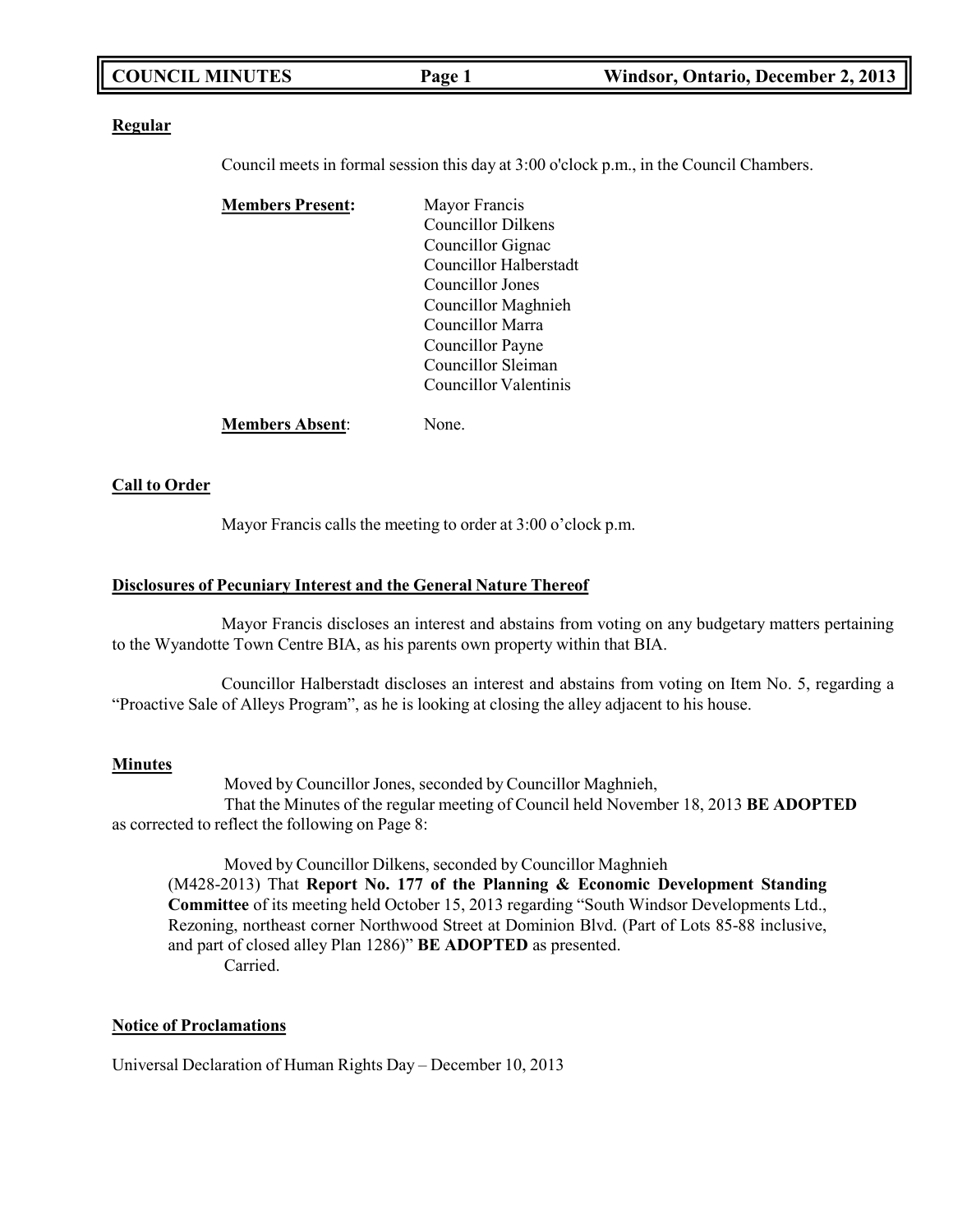# **COUNCIL MINUTES Page 2 December 2, 2013**

#### **Committee of the Whole**

Moved by Councillor Marra, seconded by Councillor Payne,

That Council do now rise and move into Committee of the Whole with the Mayor presiding for the purpose of dealing with:

- (a) communication items;
- (b) consent agenda;
- (c) hearing requests for deferrals or referrals of any items of business;
- (d) hearing presentations and delegations;
- (e) consideration of business items;
- (f) consideration of Committee reports:
	- (i) **Report of Special In-Camera Meeting**
	- (ii) **Report of the Striking Committee** of its meeting held November 18, 2013; and
	- (iii) **Transit Board Reports for 2014 Budget Deliberations**
	- (iv) **Minutes of Transit Windsor and Windsor Chartabus Inc. – October 8, 2013**
	- (v) **Report 152 of the Executive Committee of Council of its meeting held October 8, 2013 regarding Salary Market Comparisons**
	- (vi) **Minutes of Transit Windsor and Windsor Chartabus Inc. – November 12, 2013**
	- (vii) **Windsor Police Services Board re: Police Fleet Reserve Fund**

(g) consideration of by-laws 183 -2013 through 186-2013 (inclusive).

Carried.

### **Communications**

Moved by Councillor Sleiman, seconded by Councillor Valentinis,

**M450–2013** That the following Communication Items 1 to 3, 5, 7 to 11 and 13 to 14 inclusive, as set forth in the Council Agenda **BE REFERRED** as noted except Communication No. 4, 6 and 12 which are dealt with as follows:

### **Communication No. 4**

Moved by Councillor Maghnieh, seconded by Councillor Marra,

That the correspondence from the Downtown Windsor Business Accelerator outlining their budgetary request for 2014 **BE RECEIVED**, and further, that a one-time allocation of \$88,000 as a placeholder **BE PROVIDED** with a corresponding decrease of \$88,000 to the Science Centre, along with a report on what other municipalities are doing with similar requests.

The motion is **put** and is **lost**.

Aye votes: Councillors Maghnieh, Marra, Valentinis and Halberstadt, Nay votes: Councillors Gignac, Dilkens, Payne, Sleiman and Jones.

Moved by Councillor Gignac, seconded by Councillor Halberstadt,

**M446-2013** That the correspondence from the Downtown Windsor Business Accelerator outlining their budgetary request for 2014 **BE RECEIVED**, and further, that the Windsor Essex Development Corporation

**BE REQUESTED** to report back to Council on this request along with suggestions for Council to consider, and that a report also **BE PREPARED** by Administration as to what other municipalities are doing with similar requests.

Carried.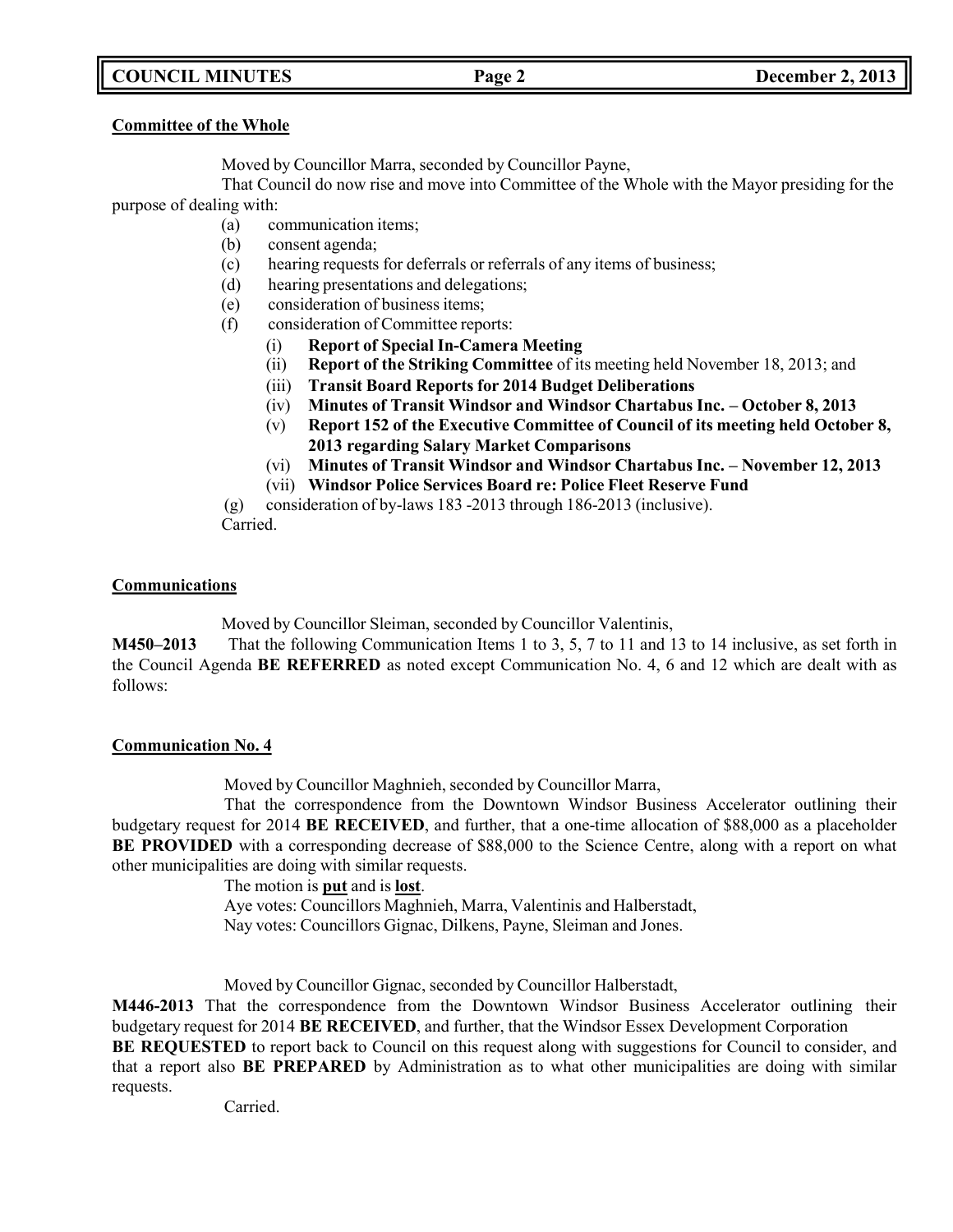## **Communication No. 6**

Moved by Councillor Marra, seconded by Councillor Dilkens,

**M447-2013** That one-time funding in the amount of \$91,250.00 to **BE CHARGED** to the Budget Stabilization Reserve Fund **BE APPROVED** for the Children's Safety Village (Crime Prevention Program) for 2014 on the condition that a report **BE BROUGHT BACK** from the Children's Safety Village regarding the 2013 calendar year.

Carried.

# **Communication No. 12**

Moved by Councillor Dilkens, seconded by Councillor Gignac,

**M448-2013** That City Council **RECEIVE** the 2013 Windsor-Essex International Children's Games – Status Report for information; and

That City Council **APPROVE** a transfer of the final surplus (estimated at time of writing to be \$240,000) to the Bid Preparations Account (Project ID 7121026).

Carried.

| <b>Item</b>    | From                        | <b>Description</b>                                                    |
|----------------|-----------------------------|-----------------------------------------------------------------------|
|                |                             | Release of the redesigned Ontario Municipal Partnership Fund (OMPF)   |
|                | Ministry of Finance         | and program allocations for 2014                                      |
| 1              | Ministry of Municipal       | Chief Financial Officer & City Treasurer                              |
|                | Affairs and Housing         | Note & File                                                           |
|                |                             | <b>AFB/11641</b><br><b>GP2013</b>                                     |
|                |                             | Form 1 The Planning Act, R.S.O. 1990                                  |
|                |                             | Notice of the Passing of a Zoning By-law Amendment                    |
|                |                             | By-law No. 2013-61 is an amendment to the Sandwich South Zoning By-   |
|                |                             | law No. 85-18                                                         |
| $\overline{2}$ | Town of Tecumseh            | <b>City Solicitor</b>                                                 |
|                |                             | <b>City Planner</b>                                                   |
|                |                             | Note & File                                                           |
|                |                             | <b>GM2013</b>                                                         |
|                |                             | Notice of Public Meeting Proposed Zoning By-law Amendment             |
|                |                             | Public meeting on Tuesday, December 10, 2013 at 6:30 p.m. in the Town |
|                |                             | Municipal Office Council Chambers at 917 Lesperance Road to consider  |
|                |                             | a proposed Zoning By-law amendment pursuant to the provisions of the  |
| 3              | Town of Tecumseh            | Planning Act, R.S.O. 1990                                             |
|                |                             | <b>City Solicitor</b>                                                 |
|                |                             | <b>City Planner</b><br>Note & File                                    |
|                |                             | <b>GM2013</b>                                                         |
|                |                             |                                                                       |
|                |                             | Downtown Windsor Business Accelerator 2014 Budget Request             |
|                | Downtown Windsor            | <b>COUNCIL DIRECTION REQUESTED</b>                                    |
| 4              | <b>Business Accelerator</b> | Note & File                                                           |
|                |                             | <b>AFB/11647</b>                                                      |
|                |                             | MI2013                                                                |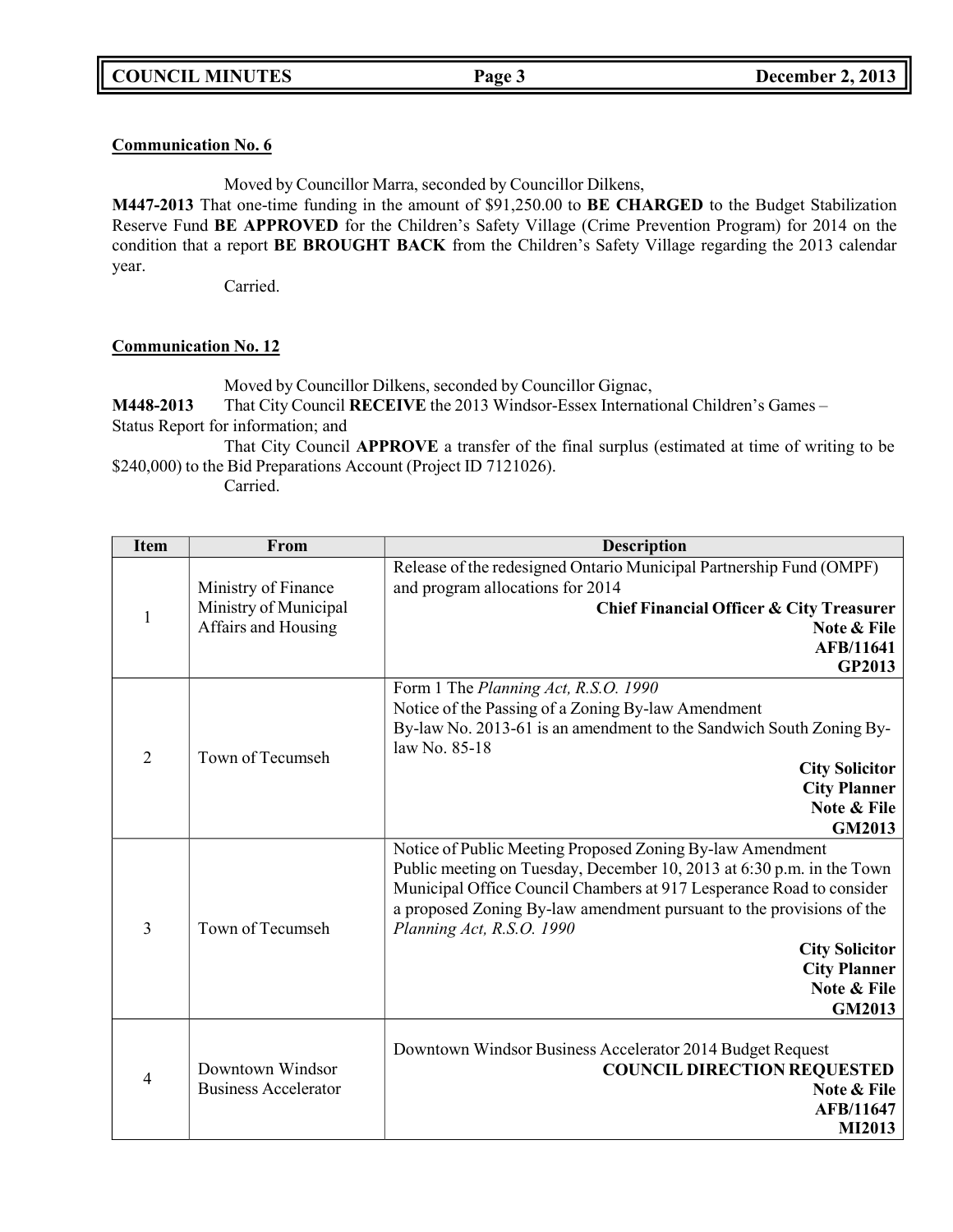**COUNCIL MINUTES Page 4 December 2, 2013**

| 5              | Associate Dean and<br>Manager of Medicine &<br>Dentistry - Windsor<br>Program | Attracting Physicians to Windsor -<br>Accommodations Proposal: Let's recruit while physicians are already<br>here!<br><b>COUNCIL DIRECTION REQUESTED</b><br>Note & File<br>AFB/11647<br><b>MH/2860</b>                                                                         |
|----------------|-------------------------------------------------------------------------------|--------------------------------------------------------------------------------------------------------------------------------------------------------------------------------------------------------------------------------------------------------------------------------|
| 6              | The Safety Village                                                            | Request to be included in the City of Windsor 2014 Budget deliberations,<br>with a formal report on the 2013 year to follow prior to December 31,<br>2013<br><b>COUNCIL DIRECTION REQUESTED</b><br>Note & File<br>AFB/11647<br><b>SP2013</b>                                   |
| $\overline{7}$ | Happy Days Boat Centre                                                        | Ron and Louise Vermeiren expressing an interest in managing the facility<br>as an art gallery in the Old Fire Hall in the Town of Sandwich<br><b>COUNCIL DIRECTION REQUESTED</b><br><b>City Planner</b><br><b>City Solicitor</b><br>Note & File<br>AFB/11647<br><b>APM2013</b> |
| 8              | Life After Fifty                                                              | Life after Fifty Board of Directors considered the scheduled year end<br>closure of the Adie Knox Herman Pool<br>Note & File<br>SR/11803                                                                                                                                       |
| 9              | <b>Executive Director of</b><br>Human Resources                               | Compensation/Salary Market Comparison 2013 - 2014 - Non-Union<br>Employees<br>Note & File<br>AFB/11647<br>AS/10646<br>LiveLink Report #16869                                                                                                                                   |
| 10             | Executive Director of<br>Human Resources                                      | Compensation/Salary Market Comparison 2013 - 2014 - Chief<br>Administrative Officer and Corporate Leadership Team<br>Note & File<br>AFB/11647<br>AS/10646<br>LiveLink Report #16866                                                                                            |
| 11             | <b>Executive Director of</b><br>Human Resources                               | Staffing Impact, Operating Budget 2014<br>Note & File<br>AFB/11647<br>AS2013<br><b>LiveLink Report #16868</b>                                                                                                                                                                  |
| 12             | <b>Chief Financial</b><br>Officer/City Treasurer                              | 2013 Windsor-Essex International Children's Games - Status Report<br><b>COUNCIL DIRECTION REQUESTED</b><br>Note & File<br>APR/10694<br>AFB/11647                                                                                                                               |
| 13             | City Clerk                                                                    | <b>Citizen Satisfaction Survey</b><br><b>COUNCIL DIRECTION REQUESTED</b>                                                                                                                                                                                                       |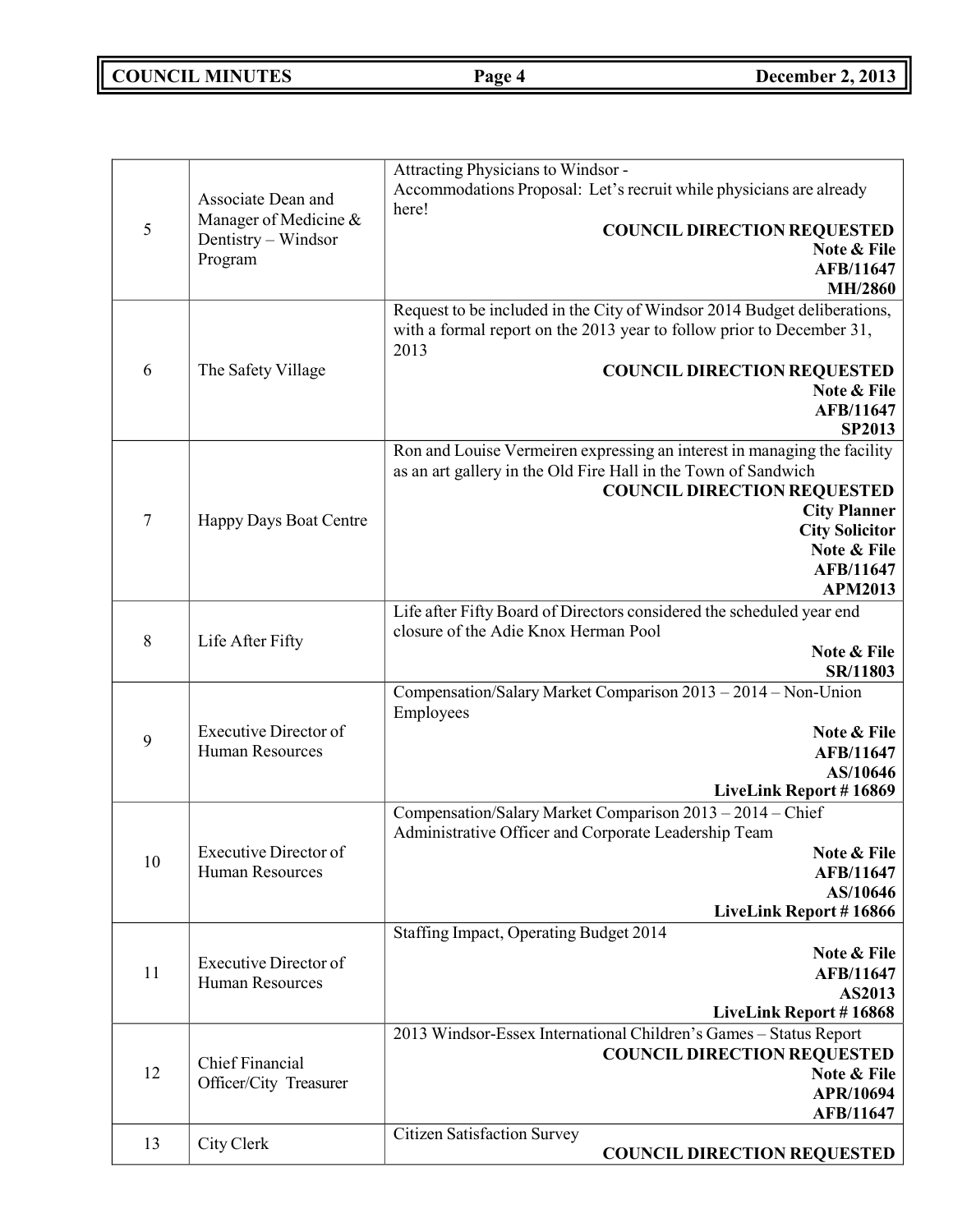| <b>COUNCIL MINUTES</b> | Page 5 | <b>December 2, 2013</b> |
|------------------------|--------|-------------------------|
|------------------------|--------|-------------------------|

|    |                         | Note & File                                                           |
|----|-------------------------|-----------------------------------------------------------------------|
|    |                         | AFB/11647                                                             |
|    |                         | GM/7755                                                               |
|    |                         | GP/9577                                                               |
|    |                         | LiveLink Report #16854                                                |
|    |                         | Committee of Adjustment/Consent Authority Agenda Record for           |
|    | Committee of            | Wednesday, December 4, 2013, 3rd Floor of Windsor City Hall, 350 City |
| 14 | Adjustment/Consent      | Hall Square West, Windsor, Ontario                                    |
|    | Authority Agenda Record | Note & File                                                           |
|    |                         | <b>ZC2013</b>                                                         |

Carried.

#### **Consent Agenda**

Nil.

#### **Deferrals and/or Referrals and Withdrawals**

#### **Adie Knox Pool**

#### **Doug Peddle, resident**

Doug Peddle, resident, appears before Council to request that discussion on the issue of the future of the Adie Knox Pool not be deferred to a future meeting of Council, as there's urgency to the matter, and that it should be considered as part of the 2014 budget deliberations.

#### **Rene Jacques, resident**

Rene Jacques, resident, appears before Council to request that discussion on the issue of the future of the Adie Knox Pool not be deferred to a future meeting of Council, as there's urgency to the matter, and that it should be considered as part of the 2014 budget deliberations.

#### **Ghallia Hashem, resident**

Ghallia Hashem, resident, appears before Council to request that discussion on the issue of the future of the Adie Knox Poll not be deferred to a future meeting of Council, as this is the only day that she's available.

### **Gabriel Maggio, resident**

Gabriel Maggio, resident, appears before Council to request that he would be agreeable to having the discussion on the issue of the future of the Adie Knox Pool deferred to a future meeting of Council, as long as that meeting is a public meeting.

Moved by Councillor Halberstadt, seconded by Councillor Jones,

**M449-2013** That the issue regarding Adie Knox and Water World, along with their corresponding budgetary line items **BE REFERRED** to a special meeting of Council, to be scheduled at a later date that would deal with the repurposing of the Adie Knox Herman Recreation Complex.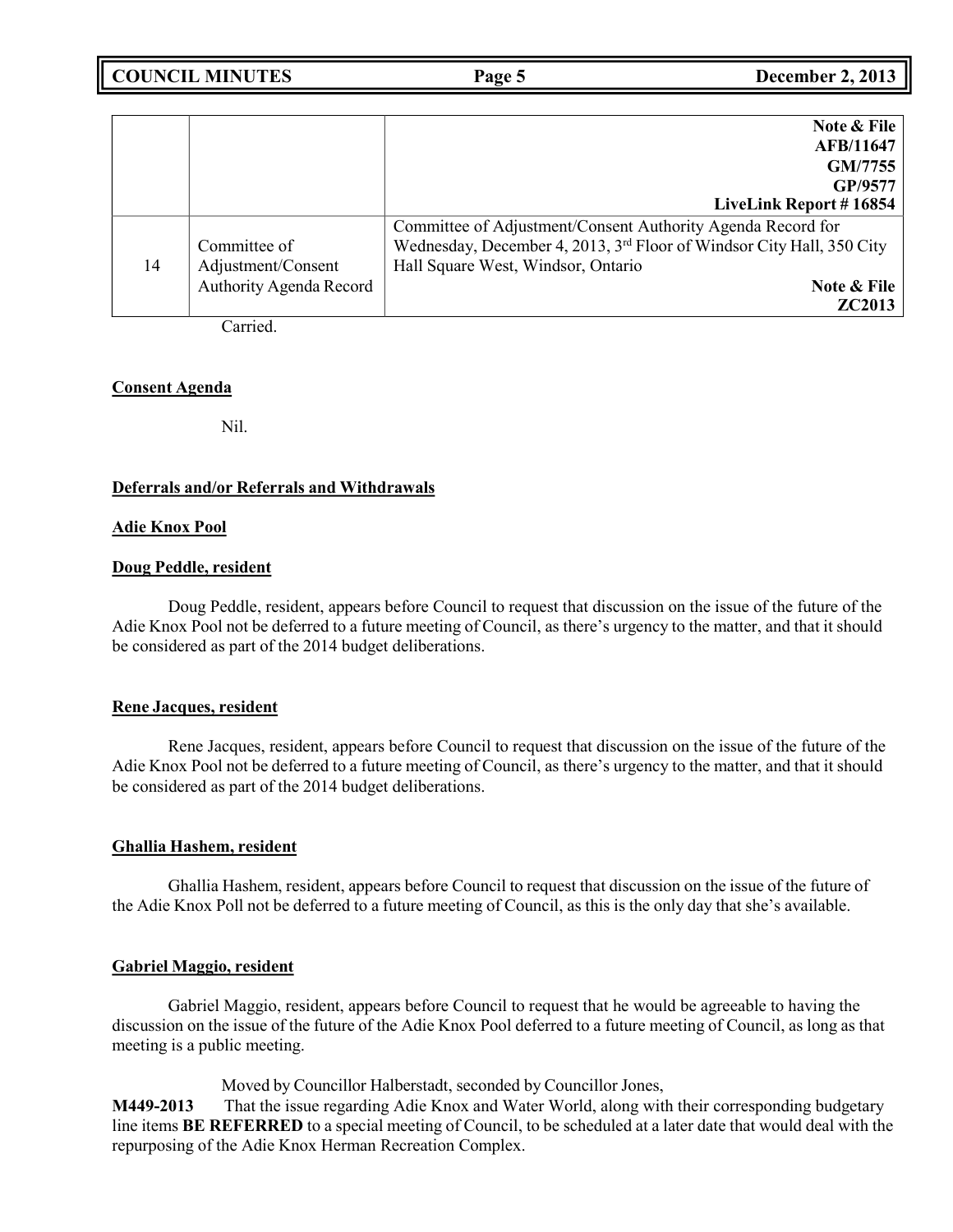Carried.

#### **Presentations & Delegations:**

#### **PRESENTATIONS:**

#### **2014 City of Windsor Budget**

#### **Onorio Colucci, Chief Financial Officer & City Treasurer**

Onorio Colucci, Chief Financial Officer/City Treasurer appears before Council to provide a brief overview of the 2014 Operating & Capital Budgets, including the process undertaken to-date, the 2014 Gross Operating Budget by major types of expenditures, how we will fund the total expenditures, the total property tax levy, levels of Council discretion based on the 2012 Net Program & Service Budget, summary of 2014 major tax levy changes, what is the 2014 municipal tax levy being spent on?, the capital budget, the sewer surcharge (no overall increase), how will taxpayers be impacted by the 2014 budget?, property taxes and the issue of assessment, how have we been doing lately compared to peer municipalities?, Ontario municipalities and reserves as a percentage of tax revenues, and long-term debt summary.

#### **Building Up Our Community – 2014 Capital Plan**

#### **Mayor Eddie Francis, City of Windsor**

Mayor Eddie Francis, City of Windsor, appears before Council to provide an overview of the 2014 "enhanced" capital budget, (*attached as appendix A*) in terms of the goal of being consistent with our strategic approach in making balanced and responsible investments in building up our community; continue increased capital spending; continue record investment in roads, sewers and infrastructure, and enhance and invest in our community assets; the "balanced approach" that has been undertaken since 2004; an overview of the tax levy change and debt, long term debt summary (in millions), reserves, annual capital spending comparisons, the 2013 enhanced capital budget, and previews the 2014 capital plan which would see \$58.5-million total investment over the next five years and provides a summary of how this would be implemented, and concludes by providing an overview of the proposed community investments based on "revenue available" for roads and transportation, community services, economic development, special events, financing and financing-related contingency, along with major projects funded through the debt reduction levy.

### **DELEGATIONS**

#### **Joseph Mikhail**

Joseph Mikhail appears before Council to ask that Council proceed with caution when considering public-private initiatives such as what is being discussed for a new City Hall building, as it is a slippery slope for the City in terms of trying to attract outside tenants.

#### **Sarah Morris (Transit Windsor)**

Sarah Morris (Transit Windsor), appears before Council to state that she has put together a petition asking for increased funding for Transit Windsor routes as there's a need for service enhancements, and concludes by suggesting that merely increasing transit fares simply punishes those that rely on the transit service.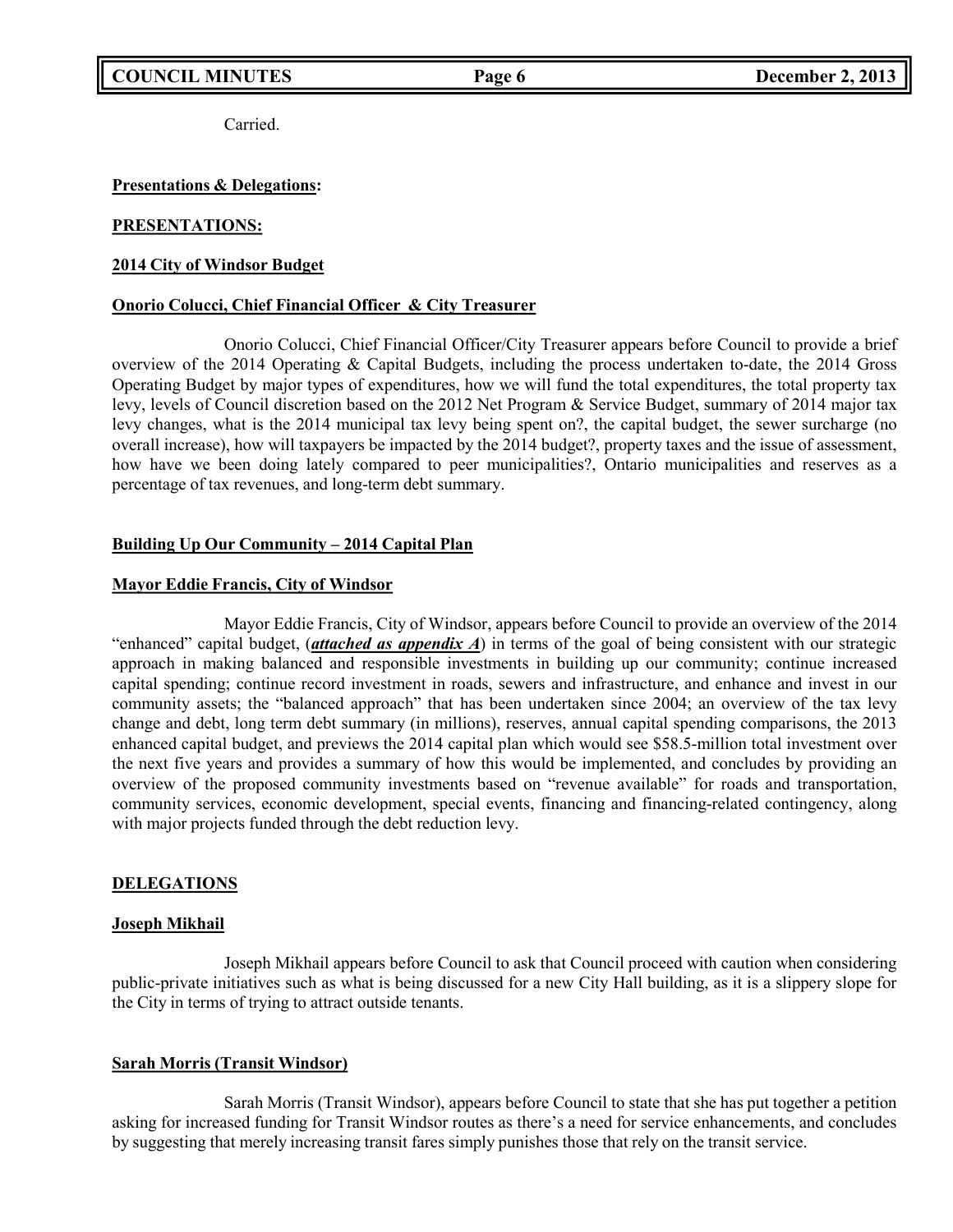### **Neil Campbell, resident**

Neil Campbell appears before Council to speak in support of the proposed alley subsidy program, stating that this is long overdue, and concludes by asking for assurances that his area is not automatically disqualified.

## **Robert Harper, resident**

Robert Harper, appears before Council to provide comment regarding the proposed 2014 operating and capital budgets, stating that it's a good overall proposal, and concludes by praising past privatization initiatives such as garbage collection, and suggests that Transit Windsor be privatized in the future.

## **Edy Haddad, resident**

Edy Haddad, resident, appears before Council to provide comment regarding the proposed 2014 operating and capital budgets, suggesting that they do not address the challenges facing Windsor and appears to have more pre-election rhetoric than truth.

### **Arthur Barbut and Deborah Livneh (Downtown Windsor Business Accelerator)**

Arthur Barbut and Deborah Livneh (Downtown Windsor Business Accelerator), appear, before Council to provide an overview of the Downtown Windsor Business Accelerator and conclude by reiterating their funding request, as most accelerators/incubators receive government funding for staffing costs and that consideration for their 2014 request of \$88,000 would be appreciated.

# **Paolo Piunno (Downtown Windsor Business Accelerator)**

Paolo Piunno (Downtown Windsor Business Accelerator) appears before Council to speak in support of the funding request of the Downtown Windsor Business Accelerator in the amount of \$88,000 and concludes by providing a testimonial as a start-up.

# **Jake Rondot, Chair, Walkerville BIA**

Jake Rondot, Chair, Walkerville BIA, appears before Council and states support for the proposed Walkerville Streetscape plan and budgetary proposal, and is available for questions.

# **Dr. Christopher Waters, Chair, Windsor Bicycling Committee**

Dr. Christopher Waters, Chair, Windsor Bicycling Committee, appears before Council as the newly appointed Chair of the Committee, and states support for the proposed addition of bike lanes and the long overdue "closing of the loop" in the proposed budget, and concludes by reiterating the advantages of cycling and suggests that an update to BUMP be undertake to reflect modern times..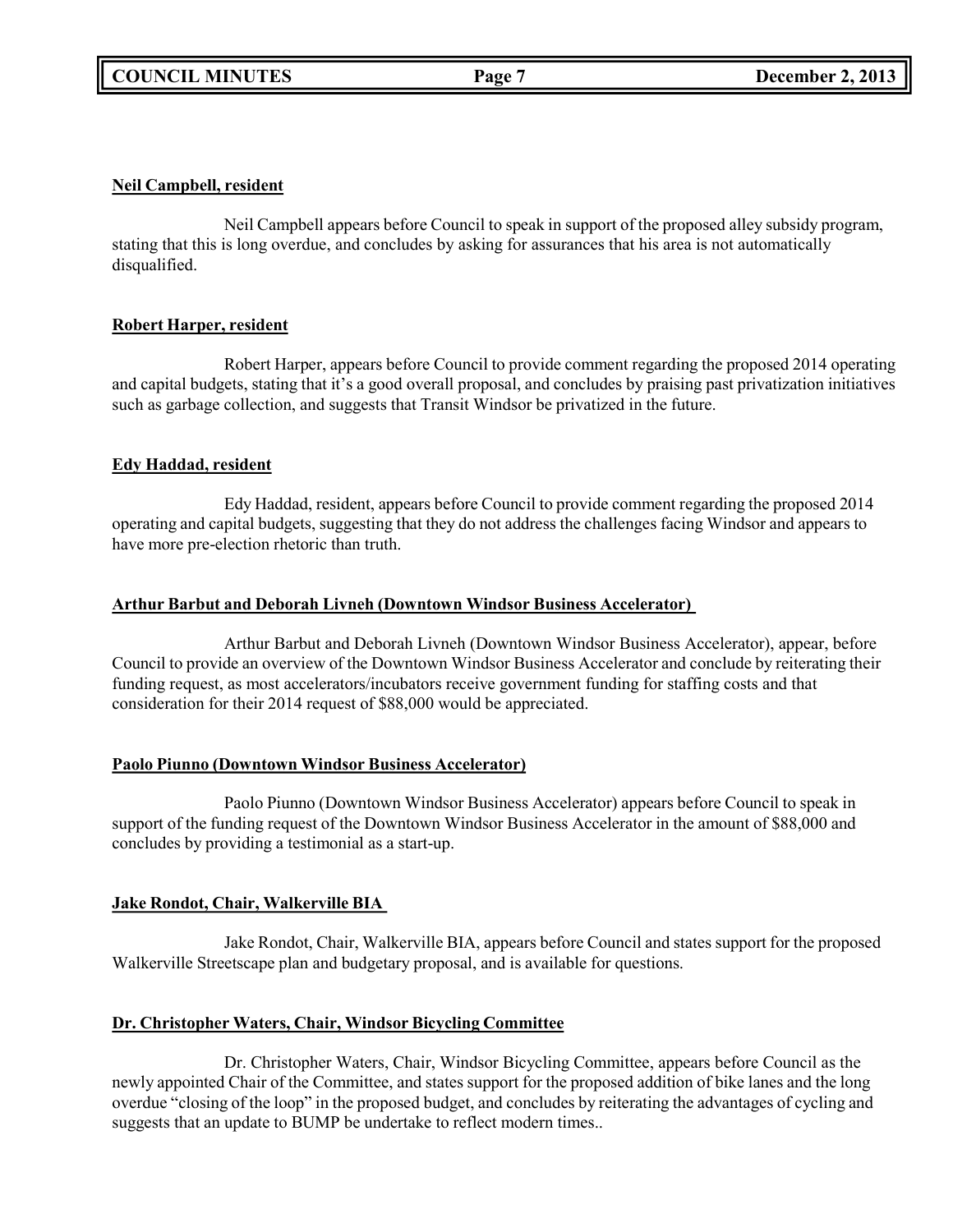# **Paula Flack (re: Waterworld)**

Paula Flack (re: Waterworld), appears before Council to express her desire to see the affordable pool at Waterworld remain as is, which was a gift from the Casino, and concludes by suggesting that the new Aquatics Centre is way too far for nearby residents of Waterworld to access.

# **Mark Vander Voort, President, CUPE Local 543**

Mark Vander Voort, President, CUPE Local 543, appears before Council to provide comment regarding the staffing impact on the Operating Budget, suggesting that some full-time positions were in fact converted to part-time, and that there are still bumping effects going on, while at the same time, the management side seems to be growing, and thus, there's a disproportionate burden placed on their CUPE local.

## **Mike Stamp, President and Marian Drouillard, Vice President - CANUE**

Mike Stamp, President and Marian Drouillard, Vice President - CANUE, appear before Council to state that based upon the recommendations contained in the communications report from the Executive Director of Human Resources, CANUE does not believe the Corporation is fulfilling its requirements to maintain CANUE member salaries at the required 50<sup>th</sup> percentile, and conclude by requesting that Council approve for senior administration to meet with CANUE and the NUJE review and appeal committees to review the process, including an in depth look at the NUJE rating tool and its application under the NUJE process.

### **Penny Williams, General Manager; and Pat Delmore and Tony Houad, Transit Windsor**

Penny Williams, General Manager; and Pat Delmore and Tony Houad, Transit Windsor, appear before Council and are available for questions regarding Transit Board Reports for the 2014 Budget.

### **Regular Business Items (for final disposition of these matters see Schedule "A" attached)**

- Item 1 Ontario Underground Infrastructure Notification System Act, 2012 (ON1Call)
- Item 2 RFP and Contract for Third-Party PeopleSoft Support
- Item 3 Operation of Charles Clark Square for the 2013/14 Season
- Item 4 Global Spectrum Amended Agreement
- Item 5 Options for Expansion and/or Acceleration of Proactive Sale of Alleys Pilot Program approved by Executive Committee
- Item 6 Streetlight City Wide LED Conversion
- Item 7 2014 Sewer Surcharge Budget
- Item 8 Governance Model for the Windsor Public Library
- Item 9 Grand Prix Sponsorship for 2014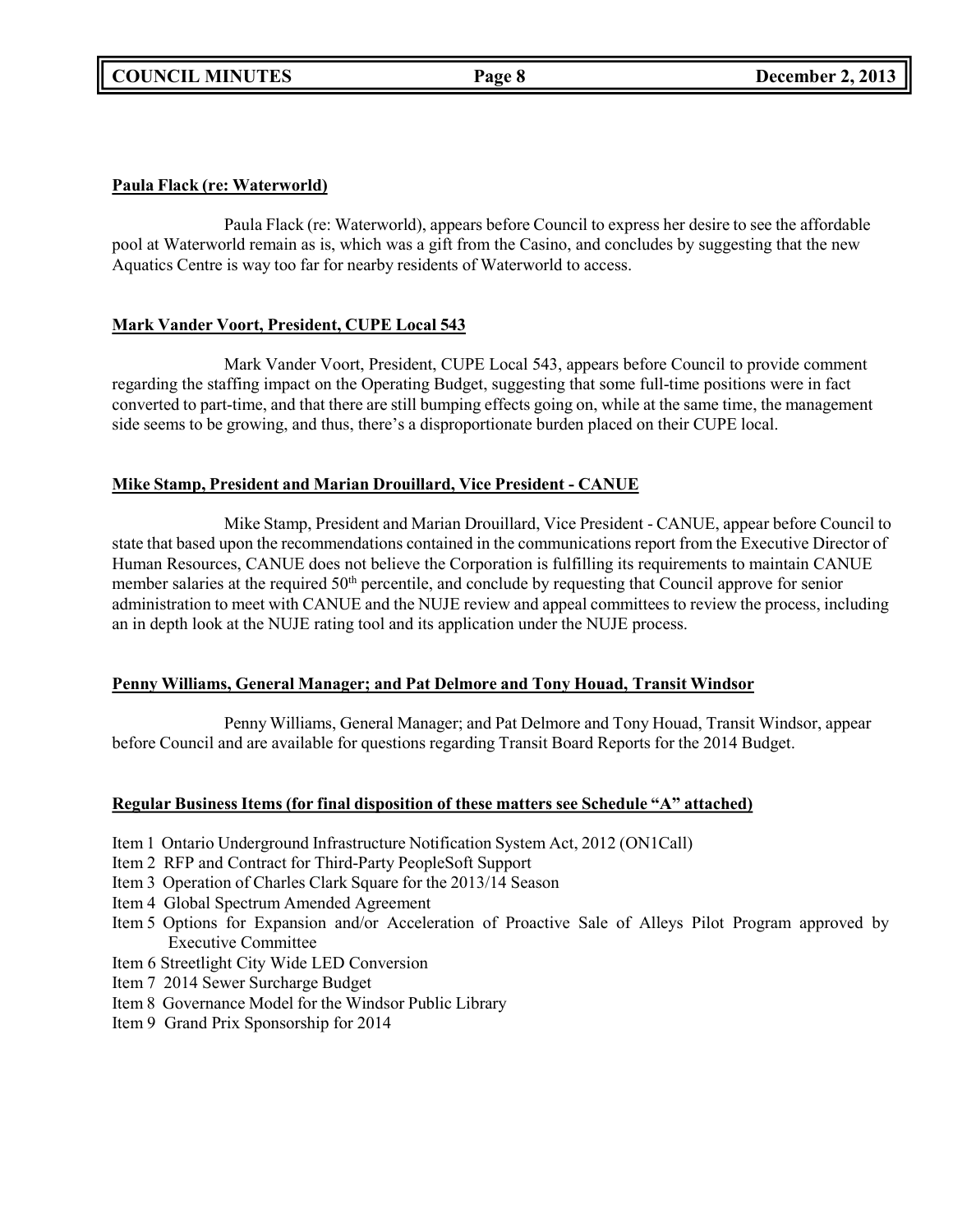**COUNCIL MINUTES Page 9 December 2, 2013**

## **Transit Windsor:**

Moved by Councillor Marra, seconded by Councillor Gignac,

**B37-2013** That with regards to the issue of "Transit Windsor Service Delivery Enhancements", that a special meeting of Council **BE HELD** on February 3, 2014 on this matter, and that Administration **BE DIRECTED** to prepare a report on this, in the context of all transportation areas (transit, tunnel and airport), and that funding sources also be considered at that time.

Carried.

## **Consideration of Committee Reports**

| M444-2013                                    | Moved by Councillor Maghnieh, seconded by Councillor Marra,<br>That the Report of the special In-camera meeting held December 2, 2013, BE ADOPTED |         |  |  |
|----------------------------------------------|---------------------------------------------------------------------------------------------------------------------------------------------------|---------|--|--|
| as presented.                                | Carried.                                                                                                                                          | ACO2013 |  |  |
| M451-2013<br><b>BE ADOPTED</b> as presented. | Moved by Councillor Maghnieh, seconded by Councillor Marra,<br>That the report of the Striking Committee of its meeting held November 18, 2013,   |         |  |  |

Carried.

# Moved by Councillor Maghnieh, seconded by Councillor Marra, **M452-2013** That the reports of the **Transit Board Reports for 2014 Budget Deliberations, BE RECEIVED.**

Carried.

Moved by Councillor Marra, seconded by Councillor Valentinis,

**M453-2013** That **Report No. 152 of the Executive Committee of Council** of its meeting held October 28, 2013 regarding Salary Market Comparisons **BE ADOPTED** as outlined in the minutes of the Transit Windsor Board of Directors and Windsor Chartabus Inc., meetings held October 8, 2013. Carried.

Moved by Councillor Marra, seconded by Councillor Valentinis, **M454-2013** That the Minutes of Transit Windsor and Windsor Chartabus Inc. – November 12, 2013, **BE ADOPTED**, as presented. Carried.

Moved by Councillor Maghnieh, seconded by Councillor Marra, **M455-2013** That the report of the Windsor Police Services Board of its meeting held November 15, 2013 regarding Police Fleet Reserve Fund, **BE ADOPTED** as presented. Carried.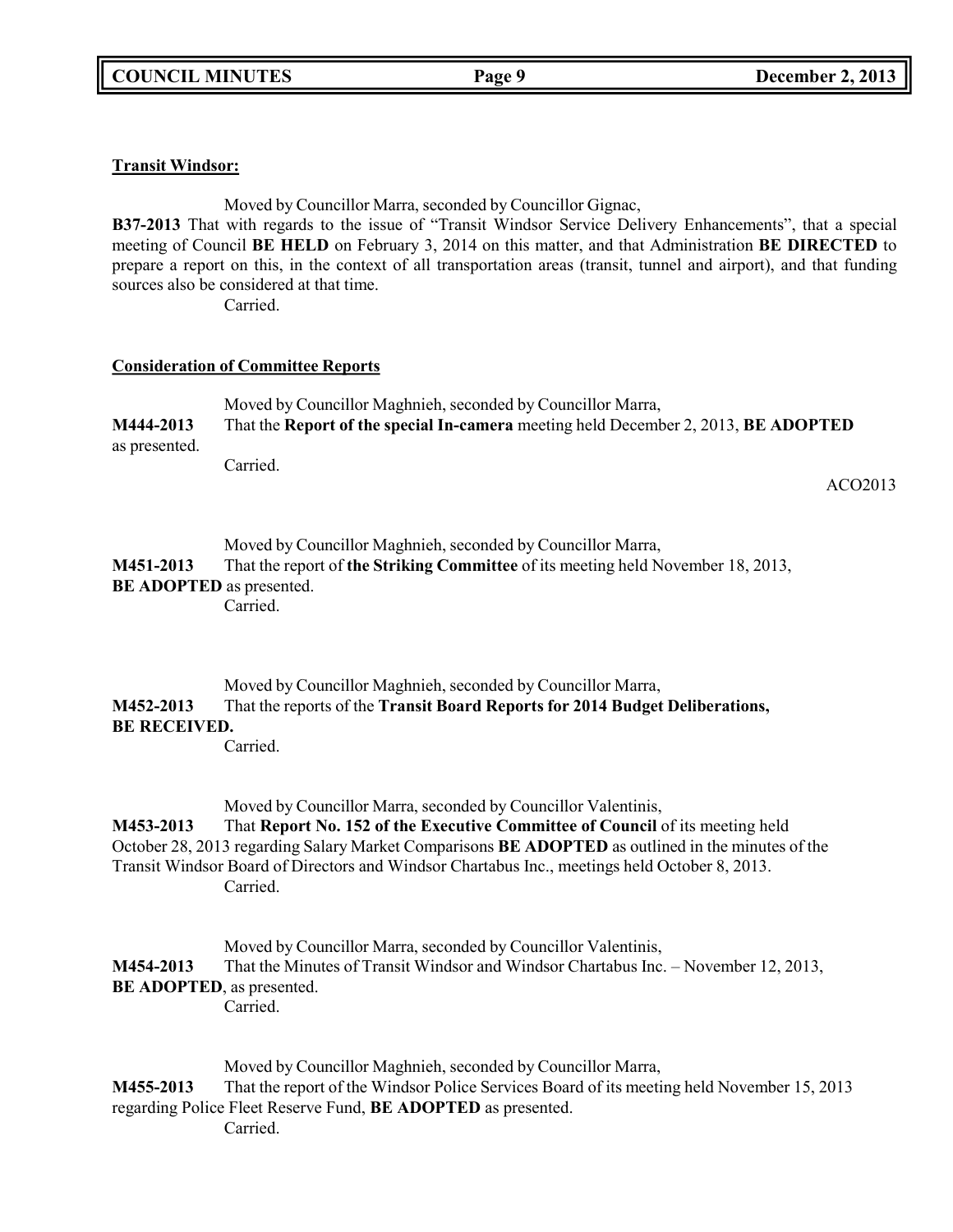**COUNCIL MINUTES Page 10 December 2, 2013**

### **2014 Capital Budget 5-Year Plan**

Moved by Councillor Gignac, seconded by Councillor Jones,

**B38-2013** That Council **RECEIVE** the 2014 5-Year Capital Plan Documents; and

That Council **APPROVE** the recommended 2014 expenditures for Capital projects,

including the enhanced projects (**as outlined in Appendix A,** *attached*), totalling √\$113,688,000√ √\$156,888,000)√ (subject to any further changes approved by Council); and

That Council **APPROVE IN PRINCIPLE** the recommended 2015 to 2018 capital expenditures; and

That, in order to expedite the issuance of tenders and the necessary work to be completed, that, for those 2014 Capital projects which are the responsibility of the City Engineer and subject to "tender only" (not RFP), and for which the tender submissions fall within the approved capital budget, that the Chief Administrative Officer and City Clerk **BE AUTHORIZED** to sign an agreement with the successful bidders, satisfactory in legal form to the City Solicitor, in financial content to the Chief Financial Officer and City Treasurer, and in technical content with the City Engineer, and further, that the results of these tenders **BE SUBSEQUENTLY REPORTED** to City Council for information purposes.

Carried.

# **√CLERK'S CORRECTION**

**Treasurer's Note:** Appendix A reflected a recommended capital budget which Council approved subject to changes identified through the enhanced capital plan. The revised amount accurately reflects the total capital project expenditures approved for 2014.√

# **2014 Operating Budget Approval**

Moved by Councillor Gignac, seconded by Councillor Jones,

**B39-2013** A. That the 2014 Net Operating Budget for the City of Windsor and related Boards in the amount of \$319,054,936 as recommended by Administration (subject to any further changes approved by Council; see I, J and K) **BE ADOPTED**;

- B. That the necessary by-laws **BE PRESENTED** for Council's approval in support of the adoption of the 2014 Operating Budget;
- C. That Council **APPROVE** the required transfers to and from the various funds in accordance with the 2014 Adopted Budget;
- D. That one-time funding **BE APPROVED** as necessary from the Budget Stabilization Reserve Fund;
- E. That the updated Long Term Debt Forecast (Section G of the Introduction) of the report **BE RECEIVED** for information;
- F. That the Chief Financial Officer and City Treasurer **BE AUTHORIZED** to process the budget transfers during the fiscal year, which do not change the overall approved Total Net City Budget amount;

√√VC

√√VC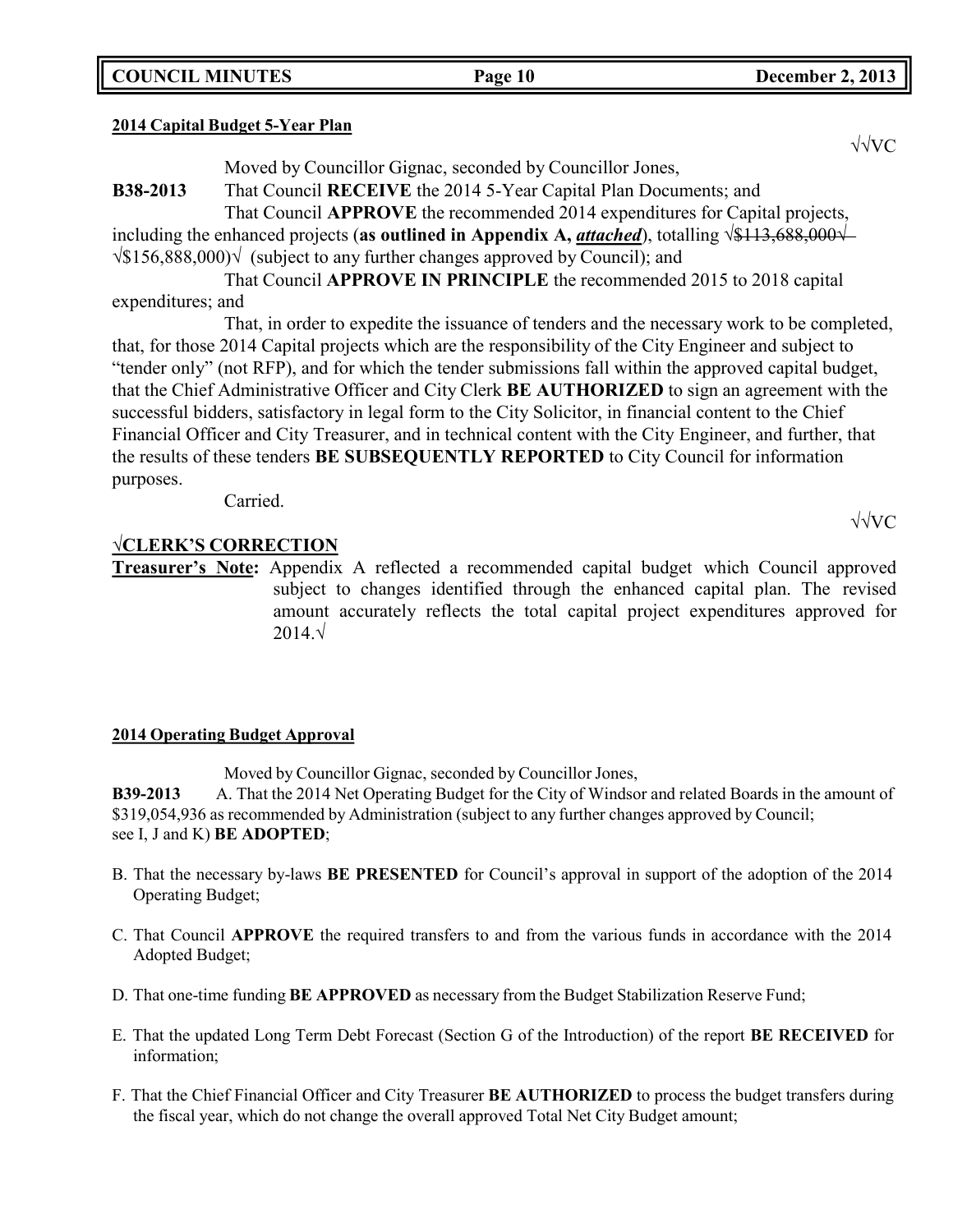## **COUNCIL MINUTES Page 11 December 2, 2013**

G. That the 2014 Schedule of Fees detailed in Section 12 of the budget document, Appendix C: 2014 User Fee Schedule, along with the amendments to the Schedule of Fees as outlined in the memo of the Executive Director of Recreation and Culture dated December 2, 2013 regarding "Windsor International Aquatics and Training Centre (WIATC), presented by WFCU", and "Adventure Bay Family Water Park, presented by WFCU", **BE APPROVED** and, that the Fee and Charges By-law of record **BE AMENDED** to reflect the 2014 Schedule of Fees;

√√*VC*

**√Clerk's Note:** The attached issue write-ups (Fire Department Issues 2014-0182 & 2014-0183) were included in the bound Budget Issue Detail Accepted (In Camera) documents. They indicate that the user fee should be **\$250 per application (highlighted)** – this is correct.

> The attached user fee schedule for Fire was included in the budget binder (Section 12 / Appendix C: 2014 User Fee Schedule) which indicates

**\$125 per hour (circled in red)** – this is incorrect.

The intent was for the user fee schedule to include \$250 per application as shown in the issue write-up (the first document) however, it was inadvertently missed in the user fee schedule. $\sqrt{ }$ 

H. That Section 5 of Fees and Charges By-law 392-2002 as amended which reads, "*The fees and charges herein shall automatically increase on the 1st day of January in each year, commencing on January 1, 2004, by the percentage increase in Ontario's Consumer Price Index (CPI) as defined in Table 7 of Statistics Canada monthly publication of the Consumer Price Index during the twelve month period ending on September 30, in the year immediately preceding the fees and charges increase date*", **BE REPEALED** and that all user fees and charges **BE BASED** on the Schedule of Fees presented during the annual budget process;

- I. That the elimination of one-hour free parking in the amount of \$140,000 **BE ADDED** back into the Operating Budget;
- J. That the reduction of Tourism Windsor Essex Pelee Island's budget request in the amount of \$36,000 **BE ADDED** back into the Operating Budget;
- K. That **PERMISSION BE GIVEN** for the International Relations Committee (IRC) to carry-forward any unspent budgetary dollars from 2013. Carried.

### **By-laws**

Moved by Councillor Payne, seconded by Councillor Sleiman,

That the following By-laws No. 183-2013 through 186-2013 (inclusive), be introduced and read a first and second time:

- 183-2013 "A BY-LAW TO AMEND BY-LAW NUMBER 15-2010 BEING A BY-LAW TO APPOINT A CHIEF BUILDING OFFICIAL AND INSPECTORS TO ENFORCE THE BUILDING CODE ACT AND REGULATIONS IN WINDSOR", authorized by CR101/2010 and M41-2012, adopted October 7, 2013
- 184-2013 "A BY-LAW TO REPEAL BY-LAW 122-2013 BEING AMENDMENT NO. 83 TO THE OFFICIAL PLAN OF THE CITY OF WINDSOR" authorized by M409-2013, adopted November 4, 2013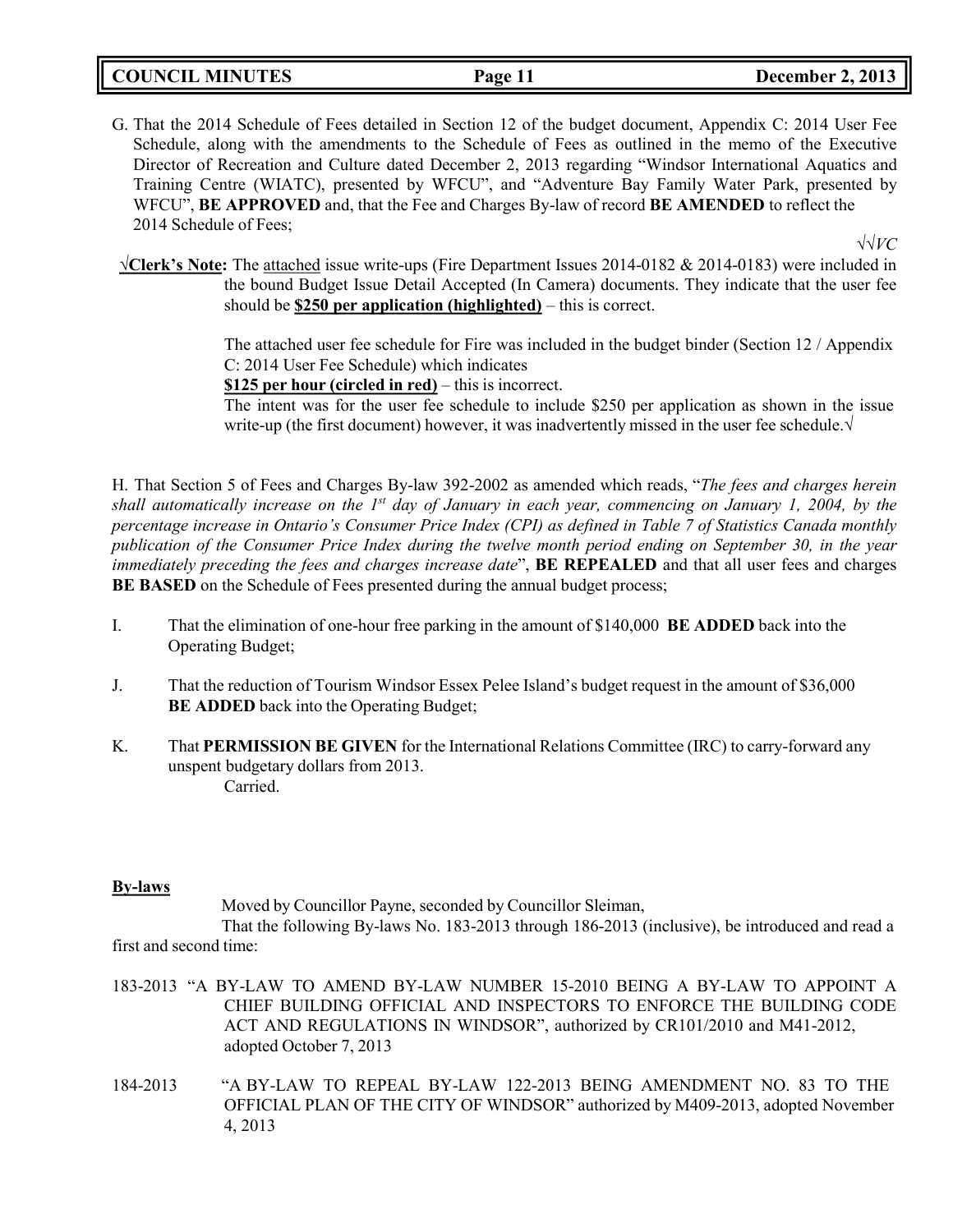| <b>COUNCIL MINUTES</b> |                                                                                                                                                                                                                                                         | Page 12 |  | <b>December 2, 2013</b> |  |
|------------------------|---------------------------------------------------------------------------------------------------------------------------------------------------------------------------------------------------------------------------------------------------------|---------|--|-------------------------|--|
| 185-2013               | "A BY-LAW TO AUTHORIZE THE CORPORATION OF THE CITY OF WINDSOR TO<br>ENTER INTO EXTENSION AGREEMENTS AND FOR THE CHIEF ADMINISTRATIVE<br>OFFICER AND CLERK TO EXECUTE SUCH AGREEMENTS", authorized by CR101/2010 &<br>M41-2012, adopted January 23, 2012 |         |  |                         |  |
| 186-2013               | "A BY-LAW TO CONFIRM THE PROCEEDINGS OF THE COUNCIL OF THE<br>CORPORATION OF THE CITY OF WINDSOR AT ITS MEETING HELD ON THE SECOND                                                                                                                      |         |  |                         |  |

Carried.

Moved by Councillor Valentinis, seconded by Councillor Dilkens,

That the Committee of the Whole does now rise and report to Council respecting the business items considered by the Committee:

|  | $\bf{1}$ | <b>Communication Items (as amended)</b> |  |
|--|----------|-----------------------------------------|--|
|--|----------|-----------------------------------------|--|

DAY OF DECEMBER, 2013"

- **2) Consent Agenda (as amended)**
- **3) Items Deferred**
- **Items Referred**
- **4) Consideration of the Balance of Business Items (see Schedule "A")**
- **5) Committee Reports (as amended)**
- **6) By-laws given first and second readings (as presented)**

Carried.

#### **Notices of Motion**

None presented.

### **Third Reading of By-laws**

Moved by Councillor Gignac, seconded by Councillor Halberstadt,

That the following By-laws No. 183-2013 through 186-2013 (inclusive), having been read a first and second time be now read a third time and finally passed and that the Mayor and Clerk **BE AUTHORIZED** to sign and seal the same notwithstanding any contrary provision of the Council. Carried.

#### **Petitions**

None presented.

#### **Council Questions**

None registered.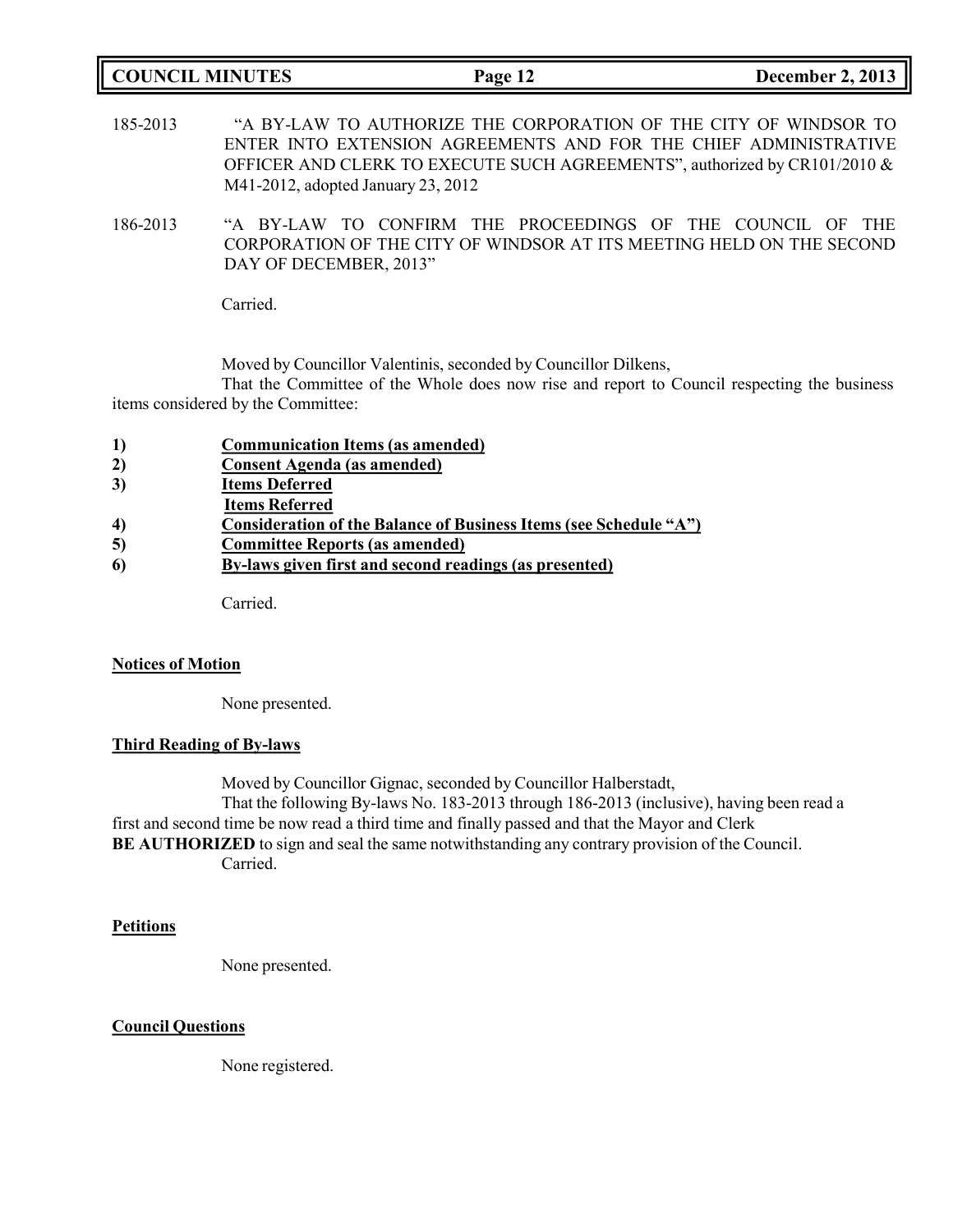# **COUNCIL MINUTES Page 13 December 2, 2013**

# **Adjournment**

of the Mayor. Moved by Councillor Sleiman, seconded by Councillor Valentinis, That this Council meeting stand adjourned until the next regular meeting of Council or at the call

Carried.

Accordingly, the meeting is adjourned at 8:05 o'clock p.m.

**MAYOR**

**CITY CLERK**

# **THIS IS A DRAFT COPY**

# **DEPUTY CITY CLERK/SENIOR MANAGER OF COUNCIL SERVICES**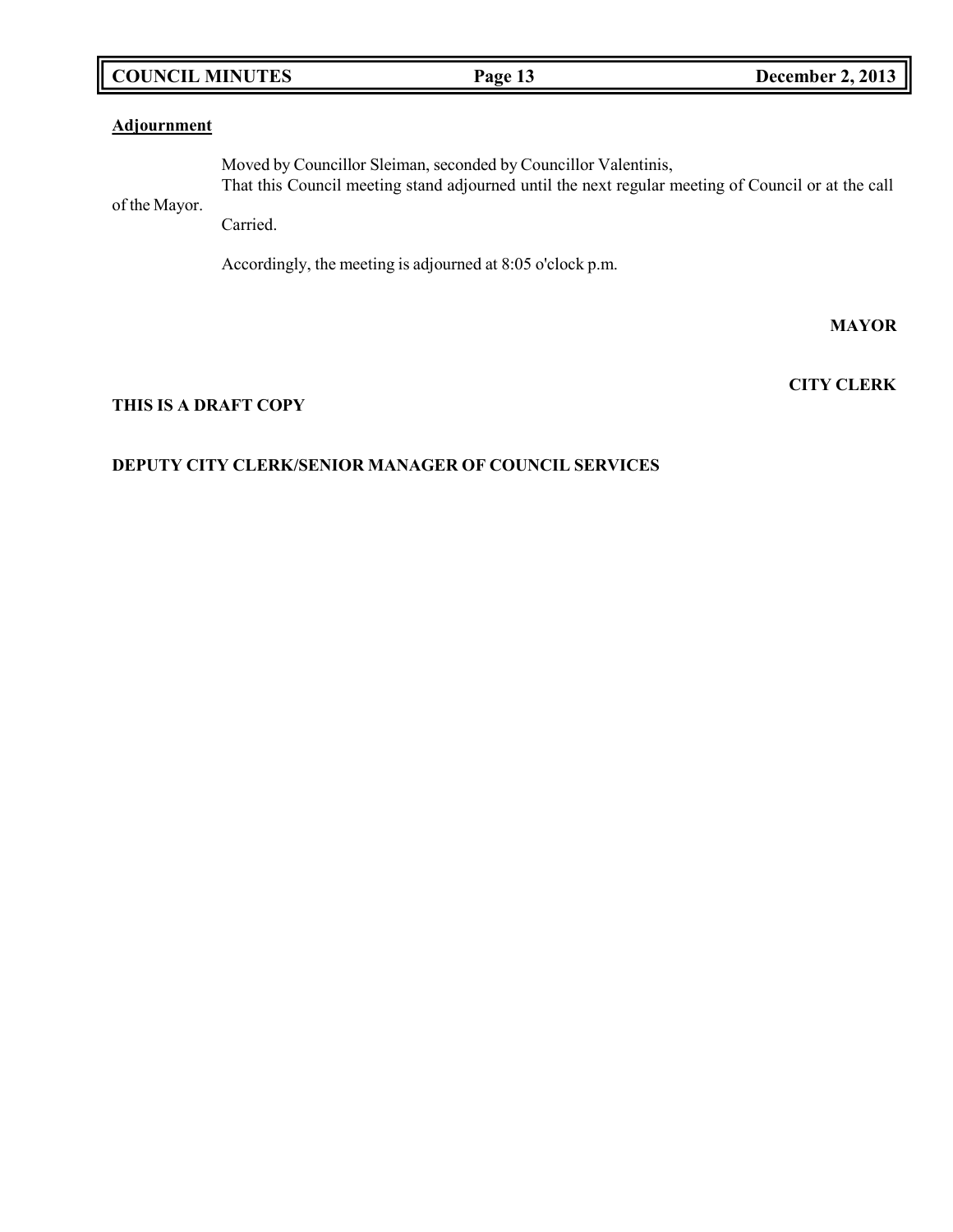# **COUNCIL MINUTES Page 14 December 2, 2013**

Dilkens Jones

### CR236/2013

I That the CAO and City Clerk **BE AUTHORIZED** to sign the legislated agreement to participate with Ontario One Call satisfactory in form to the City Solicitor, in technical content to the City Engineer, and in financial content to the Chief Financial Officer and City Treasurer; and

II That the estimated operating costs (fees and temporary staffing) of \$56,390 (7 Months) required to comply with the new Ontario Underground Infrastructure Notification System Act for 2014 **BE APPROVED** as part of the 2014 Operating Budget, [PW Operations Budget Issue Number 2014-0121].

Carried.

# Report Number **16811 AFB/11647 /11802 1**

Dilkens Valentinis

## CR237/2013

- I. That City Council **APPROVE** the issuance of a Request For Proposal for third-party PeopleSoft support, contingent on:
	- The 2014 operating budget reduction recommendation, for moving to third-party PeopleSoft support, being approved by City Council through the regular budget approval process.
- II. That City Council **AUTHORIZE** the Chief Administrative Officer and the City Clerk to sign a three-year contract with the successful proponent of the Request For Proposal for third-party PeopleSoft support, contingent on:
	- The 2014 operating budget reduction recommendation, for moving to third-party PeopleSoft support, being approved by City Council through the regular budget approval process.
	- The contract results in a savings of at least \$200,000 per year relative to the existing PeopleSoft contract.

Carried.

# Report Number **16850 SI2013, AFB/11647 2**

Valentinis Marra

CR238/2013

THAT City Council **APPROVE** the installation of synthetic ice as a pilot project, to **BE FUNDED** as a onetime charge to the Capital Expenditures Reserve Fund, for the Charles J. Clark Square Outdoor Skating Rink at an approximate cost of \$56,000 + HST.

Carried.

Report Number **16860 SR2013 AFB/11647 3**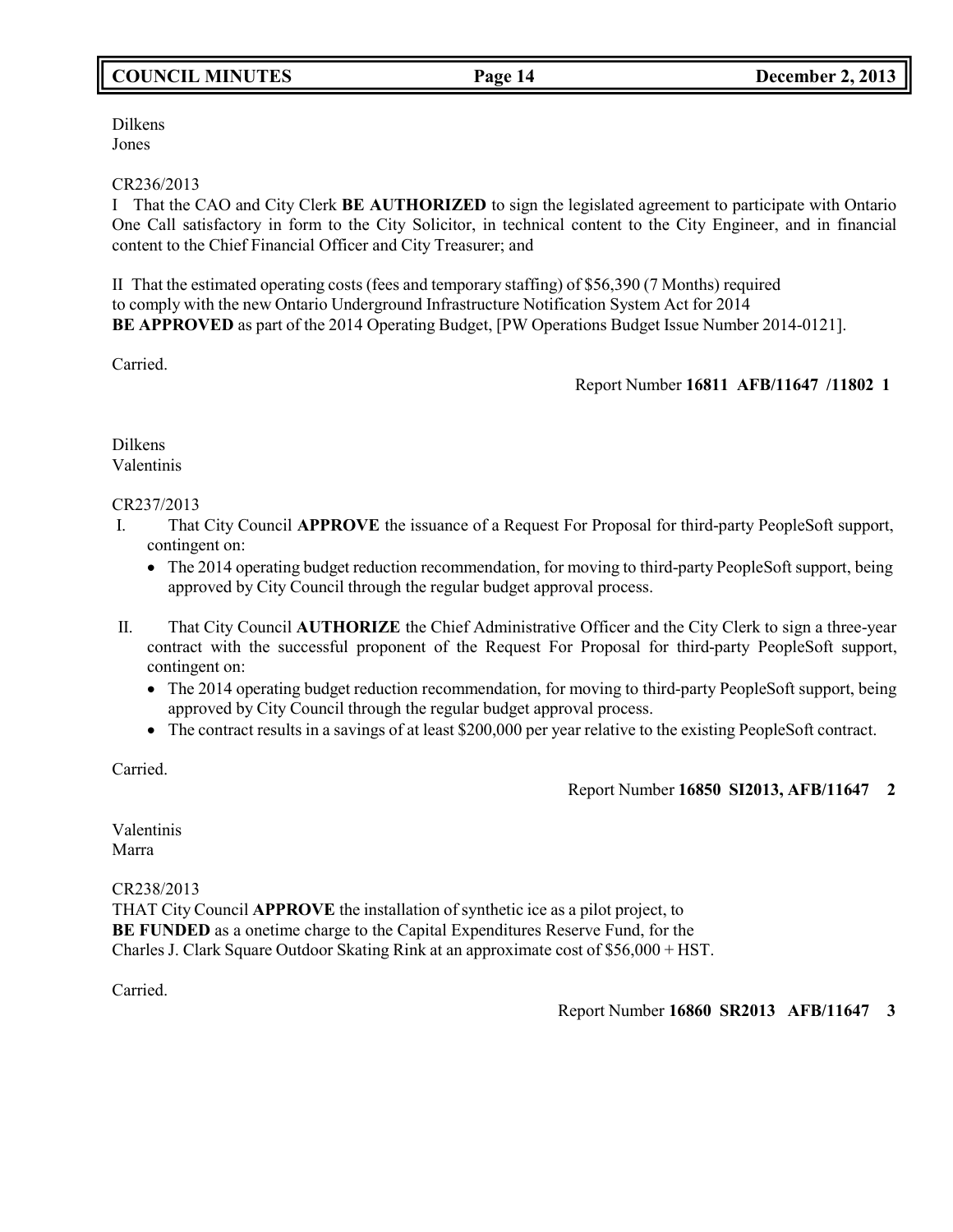# **COUNCIL MINUTES Page 15 December 2, 2013**

Dilkens Maghnieh

#### CR239/2013

THAT Council **APPROVE** the amended agreement between the City of Windsor and Global Spectrum and further;

THAT the Chief Administrative Officer and City Clerk **BE AUTHORIZED** to sign the amended agreement, to be satisfactory in form to the City Solicitor, in content to the Executive Director of Recreation and Culture, and in financial content to the City Treasurer.

Carried.

#### Report Number **16858 SR/8880 AFB/11647 4**

Jones Dilkens

### CR240/2013

That the report of the City Engineer dated October 28, 2013 entitled "Options for Expansion and/or Acceleration of Proactive Sale of Alleys Pilot Program approved by Executive Committee" **BE RECEIVED**; and further,

That Council **APPROVE** the Alley Closing Subsidy Program (Appendix A) as follows:

### **Option V – Expand Zoning Eligibility / Increase Pilot Program Funding Level**

Expand the zoning beyond the current parameters of the proposed pilot program to include other zoning districts with low density residential use. (i.e. RD2.1) plus add *proactive* sale of previously closed alley lands that remain as remnant parcels. At this time this would apply only to those alleys which were closed prior to 1980. Maintain the pilot program as a 2-year program. Increase funding to \$200,000 per year. Approximately 10 alleys and some remnant parcels will be able to be closed annually under this option. (These 10 alleys are above the number of alleys which will be closed which do not qualify for any subsidy under the Program). This option expands the eligibility and addresses the strong demand for the program.

In order to complete the work described above, additional departmental resources are required; specifically 2 additional temporary staffing resources (Planner II and Street and Alley Legal Clerk (\$168,159 per year).

This option expands the eligibility and better addresses the strong demand for the program.

Carried. Councillor Halberstadt discloses an interest and abstains from voting on this matter.

Report Number **16845 SW2013 AFB/11647 5**

Appendices Appendix A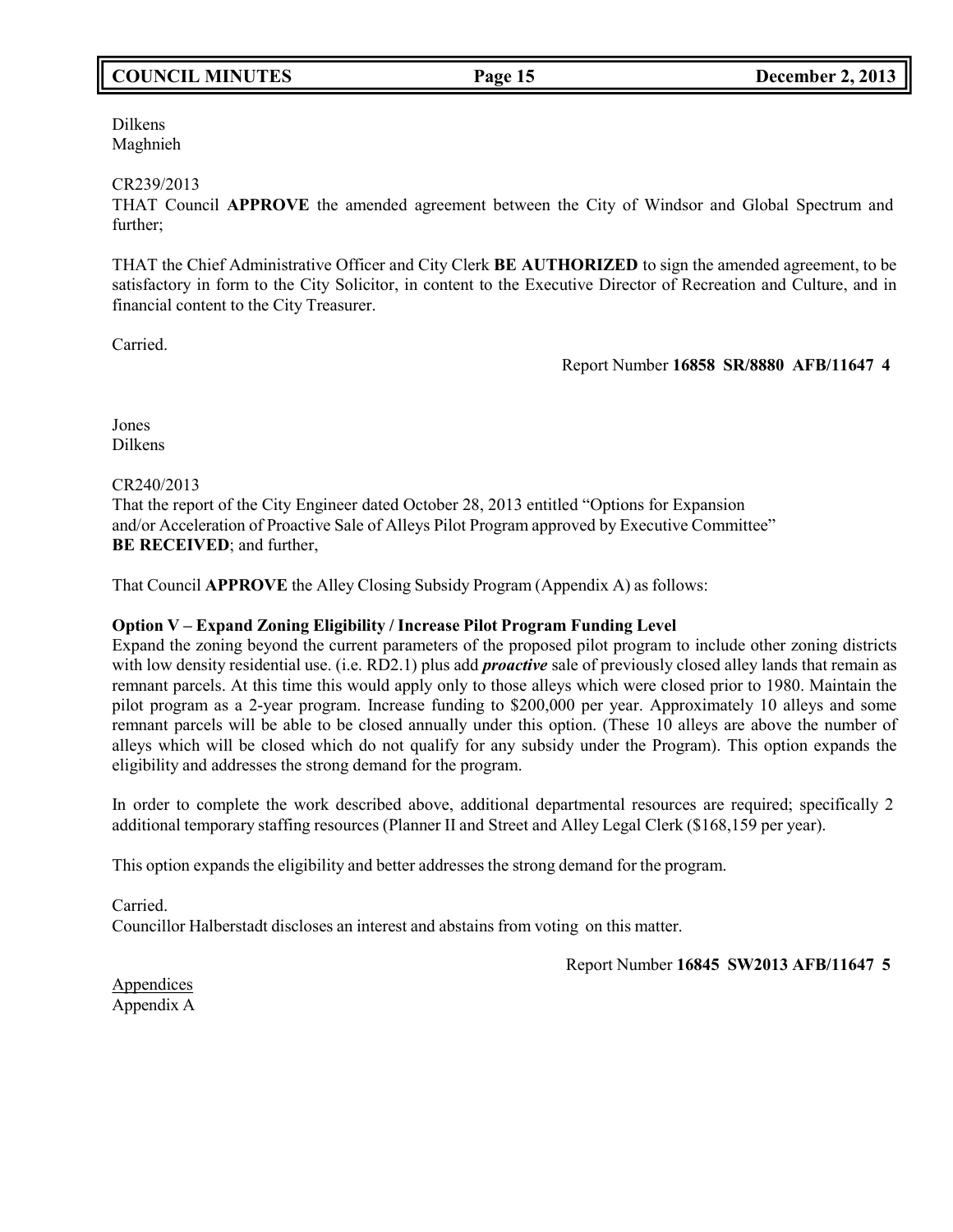# **COUNCIL MINUTES Page 16 December 2, 2013**

Marra Dilkens

### CR241/2013

- I. That Administration **BE AUTHORIZED** to collaborate with ENWIN to prepare a request for proposals/request for tender (the "RFP/RFT"), to be released and managed by ENWIN, as well as any other related processes required to support the RFP/RFT for the conversion of city streetlights to LED fixtures, subject to the requirements of all applicable Purchasing Bylaws and policies; and
- II. That Administration together with ENWIN **DEVELOP** a Project Charter for the LED streetlight conversion project that will **BE APPROVED** by the CAO and the President of ENWIN and will **BE COMMUNICATED BACK to City Council**; and
- III. That a capital project **BE ESTABLISHED** for the purposes of LED conversion, and that all capital costs related to the project initially **BE INTERNALLY FINANCED** by the City and that permanent funding be from the annual budgeted savings in streetlight energy and maintenance; and
- IV. That Administration continue **TO PURSUE and BE AUTHORIZED to sign grant applications for** additional sources of funding, i.e. grants, related to LED conversion.
- V. That the installation of LED fixtures **BE DEEMED** standard for all new streetlight installations for City capital works and subdivision projects where streetlights need to be replaced or newly installed; and
- VI. That any new pilot projects for new street lighting technologies not related to, or affecting the technologies required by the RFP/RFT, **BE SUBJECT** to approval of the CAO, subject to CAO Delegation of Authority limits under the Purchasing Bylaw and to available funding; and
- VII. That the Chief Administrative Officer and City Clerk **BE AUTHORIZED** to execute an agreement with ENWIN for the provision of streetlight maintenance, satisfactory in legal content to the City Solicitor, in financial content to the City Treasurer, and in technical content to the City Engineer.
- VIII. That Administration **BE AUTHORIZED** to carry out any other acts reasonably necessary to bring effect to the above resolutions, and that the Chief Administrative Officer and City Clerk **BE AUTHORIZED** to execute any document for that purpose, satisfactory in legal content to the City Solicitor, in financial content to the City Treasurer, and in technical content to the City Engineer.

Carried.

# Report Number **16401 SW/10870 AFB/11647 6**

Gignac Dilkens

# *CR242/2013 – SEWER SURCHARGE RATES – RESCINDED AND NEW RATES BY CR259/2013 ADOPTED BY COUNCIL DECEMBER 16, 2013*

CR242/2013

- I. THAT, in order to ensure that the average ratepayer does not incur an increased cost in 2014 for the sewer surcharge, all the Sewer Surcharge Rates **BE DECREASED** as detailed below so as to coincide with the Windsor Utilities Commission water rate increase and change in water rate structure (projected to be effective Jan 1, 2014):
	- Residential Consumption Rate........... **Decrease** from 445% to 320%
	- Residential Fixed Rate .......................**Remains Unchanged** at 65% $\bullet$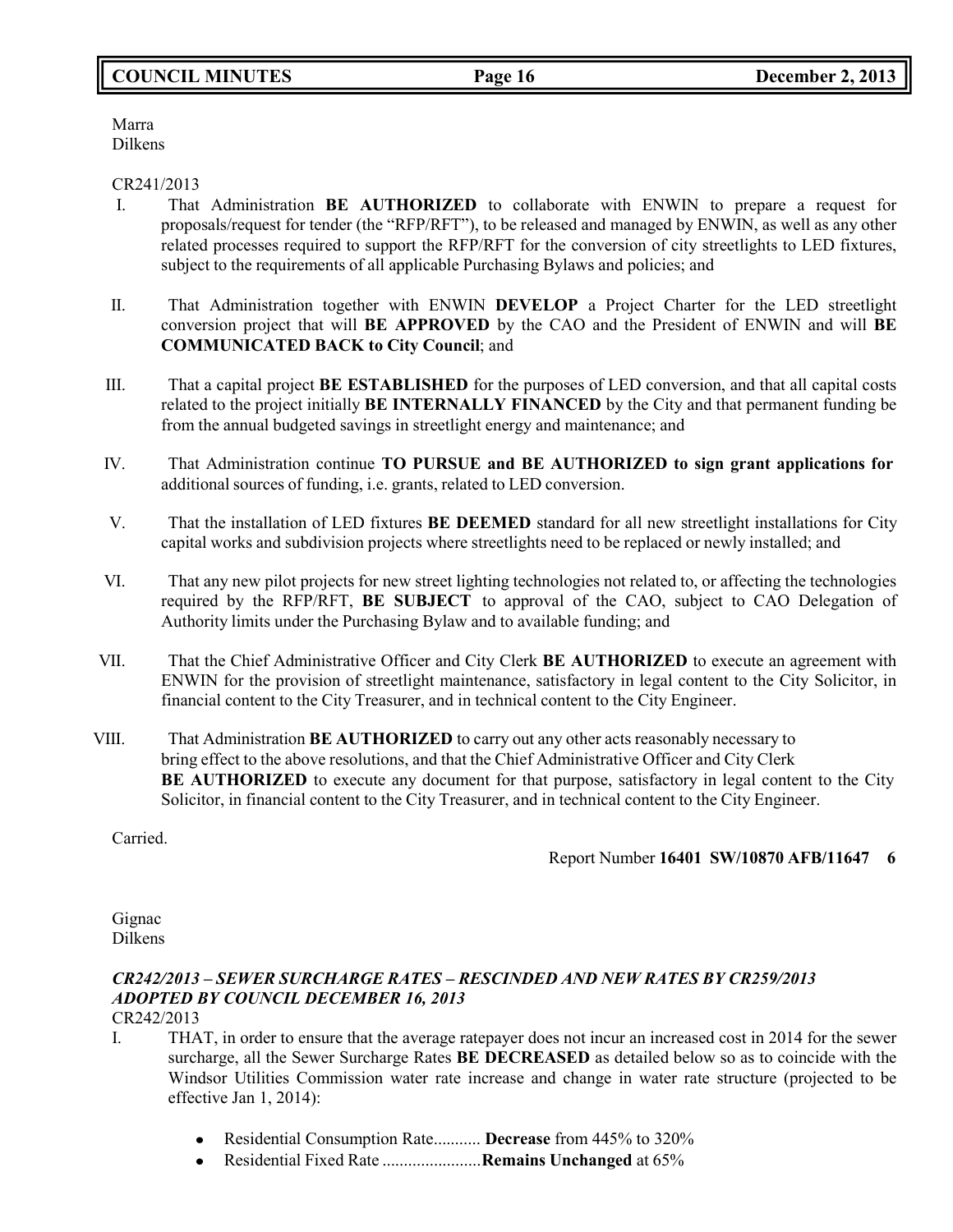- Commercial Consumption Rate.......... **Decrease** from 160% to 111%
- Commercial Fixed Rate.......................**Increase** from 160% to 180% and;

Further, THAT to simplify the calculation of the sewer surcharge amount on the ENWIN Bill, the Fixed Component **BE CALCULATED** on a fixed amount based on metre size for both residential & commercial customers (see Appendix B); and

THAT in order to avoid the need to change the sewer surcharge rates each time there is a change in the WUC water rate (the current methodology calculates the surcharge as a % of the water bill), the sewer surcharge consumption rates for residential costumers **BE CALCULATED** as a rate per cubic metre of water used and that the rate be set at \$1.99 per m3 of water used and the sewer surcharge consumption rate for commercial customers be set at \$0.69 per m3 of water used; and

- II. THAT the updated 5-Year Sewer Surcharge Forecasts (2014-2018) **BE APPROVED IN PRINCIPLE** as presented in Appendix A of the report; and
- III. THAT Council **DIRECT** the City Solicitor to update the Sewer Surcharge Bylaw to reflect the new rates; and
- IV THAT should ENWIN come up with an option that maintains the spirit of the current WADU process for the purpose of calculating the sewer surcharge, Administration **REPORT BACK** to City Council with revised recommended sewer surcharge rates.

Carried.

Report Number **#: 16872 SW/2013 AFB/11647 7**

Gignac Marra

CR243/2013

THAT the report of the City Clerk & Licence Commissioner dated November 18, 2013 entitled "Governance Model for the Windsor Public Library," **BE RECEIVED**; and

THAT City Council **AUTHORIZE** Administration to proceed with implementing the reporting structure for the Windsor Public Library arising from implementation of the Mississauga Model of Governance at the Windsor Public Library as documented in this report; and

THAT City Council **APPROVE IN PRINCIPLE,** the "Proposed WPL Service Enhancement Model", (the "Plan") which is attached hereto as Appendix "B" and **APPROVE** a placeholder of \$7,000,000.00 within the five year Capital Budget to implement the plan, and as approved in the enhanced capital plan attached as "Appendix A", subject to detailed reports being **BROUGHT BACK** to Council with the details for each project outlined in the Plan; and

FURTHER that the necessary capital funding for this amount of \$7 million (as approved in the enhanced capital plan attached as Appendix A) **BE APPROVED** as a pre-commitment of \$337,765 from the current five year capital plan (from various Library projects already included in the Capital plan) plus an additional placeholder of \$6,662,235 bringing the total placeholder funding for this initiative to \$7 million.

Carried.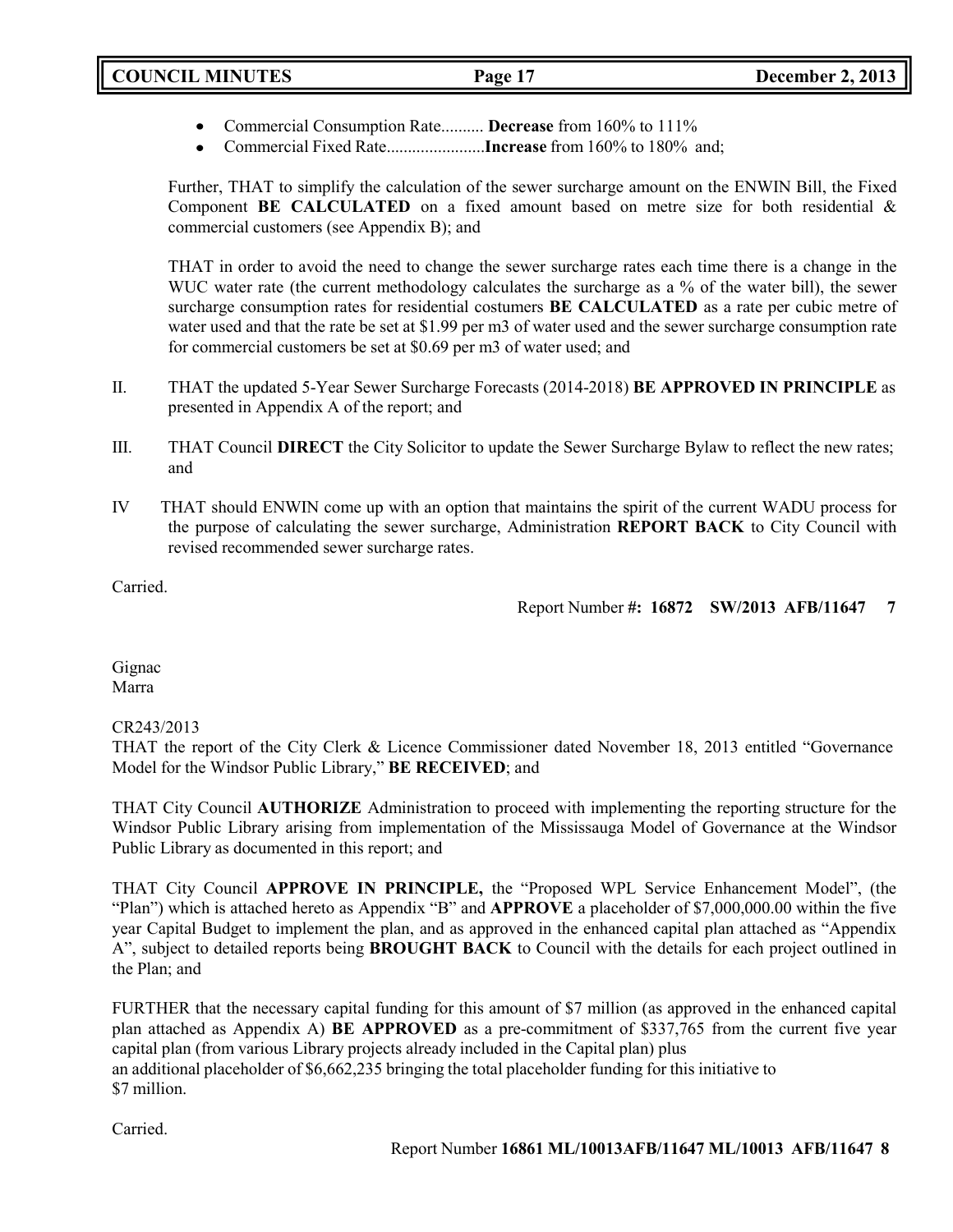# **COUNCIL MINUTES Page 18 December 2, 2013**

**Appendices** Model

**ML/1001 AFB/11647**

Dilkens Jones

CR244/2013

That City Council **APPROVE** the allocation of \$50,000, to be secured from the Events Bid Preparation Fund from the 2014 Capital Budget, to support the City of Windsor's participation in the 2014 Chevrolet Detroit Belle Isle Grand Prix; AND

That City Council **DIRECTS** that the City Clerk and Chief Administrative Officer **BE AUTHORIZED** to execute the associated agreements, satisfactory in form to the City Solicitor and the City Treasurer and in technical content to the Mayor.

Carried. Councillor Halberstadt voting nay.

Report Number **16888 SR/11806 9**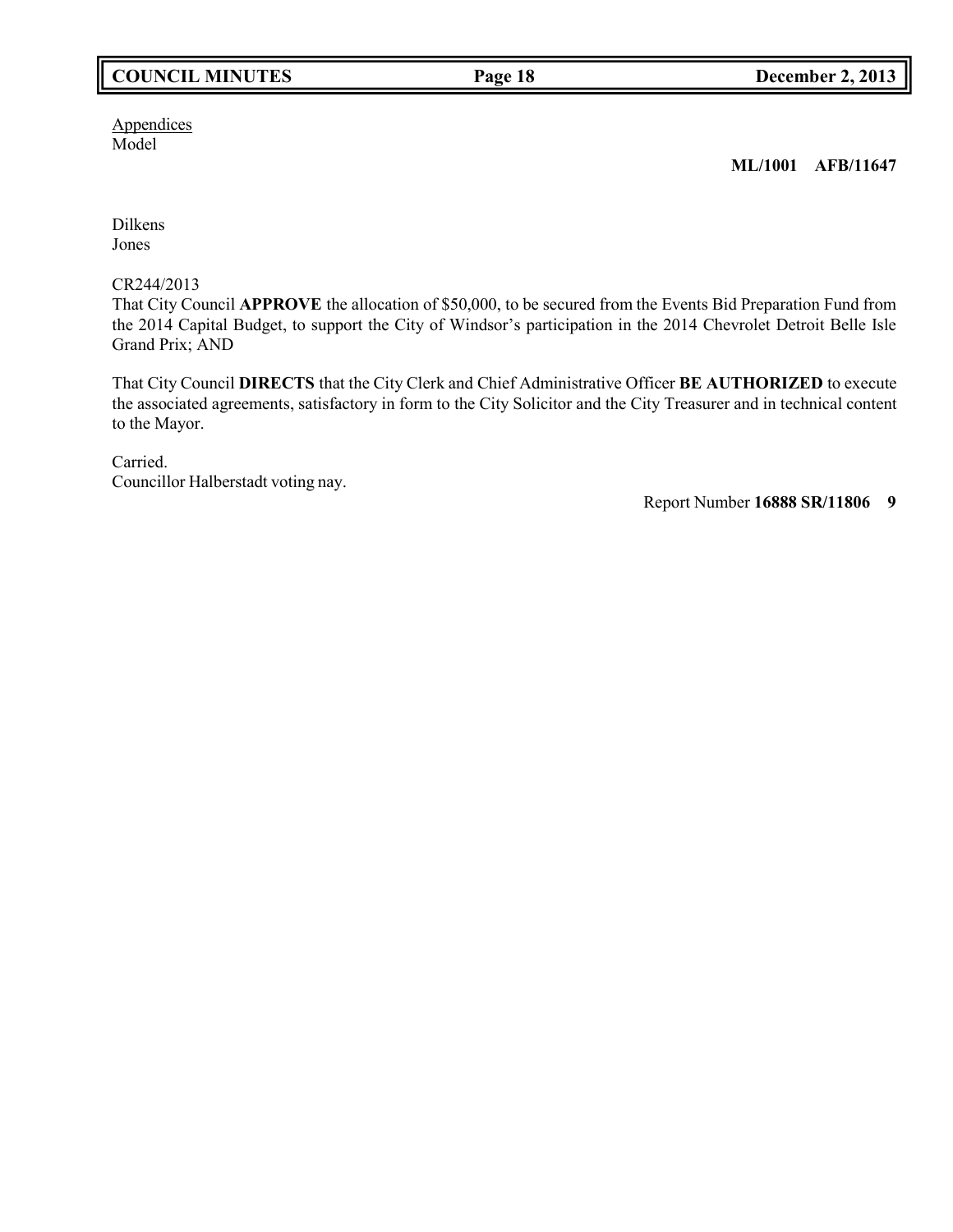| <b>COUNCIL MINUTES</b> |  |
|------------------------|--|
|------------------------|--|

**COUNCIL MINUTES Page 19 December 2, 2013**

**Adopted by Council at its meeting held December 2, 2013 [M444-2013]** VC/bm

# **SPECIAL MEETING OF COUNCIL – IN CAMERA December 2, 2013**

# **Meeting called to order at: 1:06 p.m.**

# **Members in Attendance:**

Mayor E. Francis

Councillor D. Dilkens

Councillor R. Jones

Councillor A. Halberstadt

Councillor F. Valentinis

Councillor B. Marra (arrives at 1:20 p.m.)

Councillor J. Gignac

Councillor A. Maghnieh

Councillor H. Payne

Councillor E. Sleiman

# **Also in attendance:**

H. Reidel, Chief Administrative Officer

- J. Payne, Community Development and Health Commissioner and Corporate Leader Social Development, Health, Recreation and Culture
- M. Sonego, City Engineer and Corporate Leader Environmental Protection and Transportation
- G. Wilkki, City Solicitor and Corporate Leader Economic Development and Public Safety
- V. Critchley, City Clerk/Licence Commissioner and Corporate Leader Public Engagement and Human Resources
- O. Colucci, Chief Financial Officer/City Treasurer and Corporate Leader Finance and Technology
- T. Sabelli, Asset/Lease Administrator (Item 1)
- J. Miceli, Executive Director of Parks and Facilities (Item 3)
- C. Glassford, Acting Senior Legal Counsel (Item 3)
- M. Stamp, Manager of Real Estate Services (Items 1 and 3)
- F. Isabelle-Tunks, Senior Manager Development and Geomatics(Item 3)
- B. Montone, Fire Chief (Item 4)
- S. Laforet, Deputy Fire Chief (Item 4)

# **Verbal Motion is presented by Councillor Jones, seconded by Councillor Maghnieh,**

**that Rule 3.3 (c) of the** *Procedure By-law, 98-2011,* **BE WAIVED to add the following Agenda item:**

**4. Fire arbitration update.**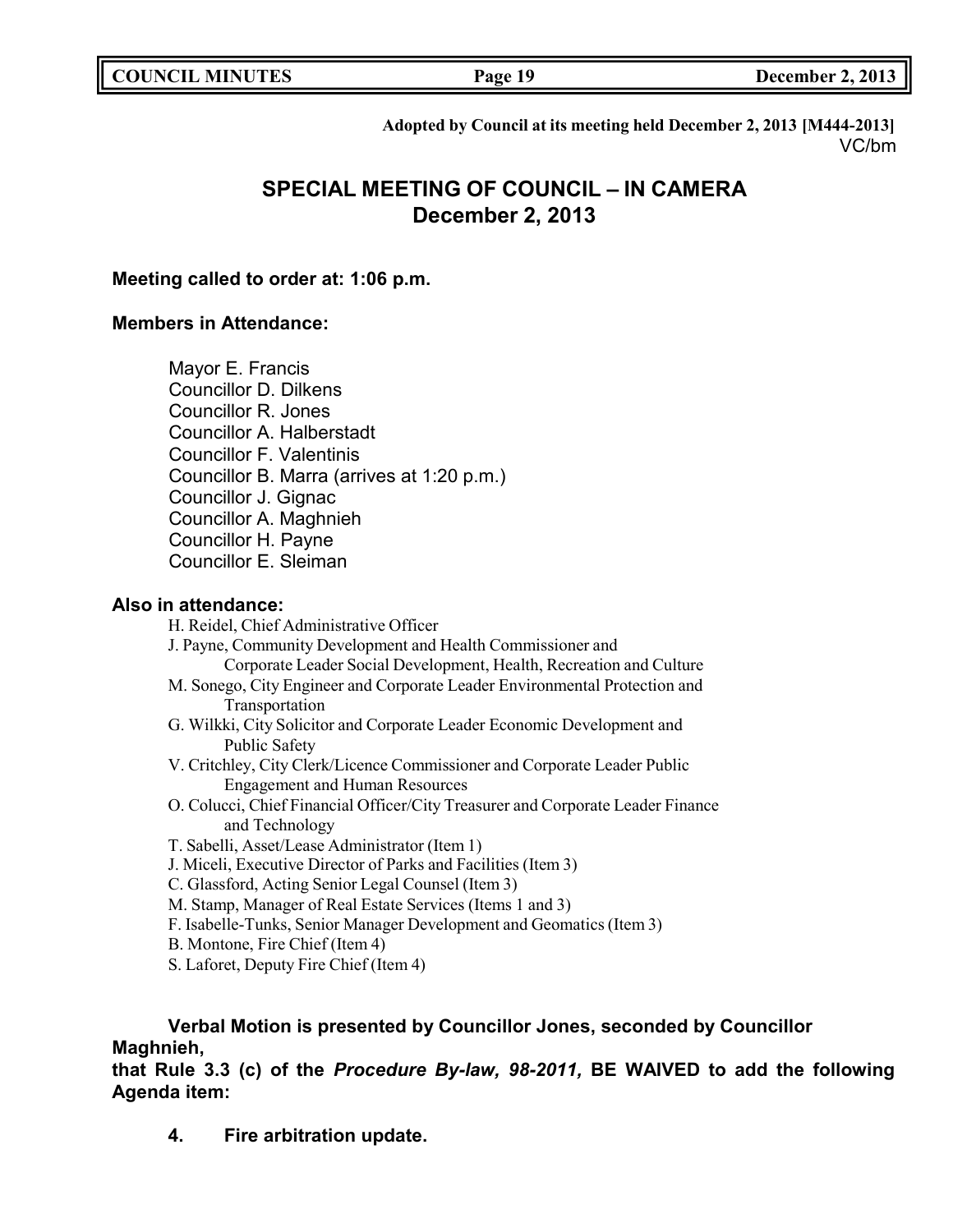**Motion Carried.**

# **Verbal Motion is presented by Councillor Jones, seconded by Councillor Valentinis,**

**to move in Camera for discussion of the following item(s):**

| Item No.     | <b>Subject</b>                                                          | <b>Section – Pursuant</b><br><b>Municipal</b><br>Act,<br>to<br>2001, as amended |
|--------------|-------------------------------------------------------------------------|---------------------------------------------------------------------------------|
| 1            | Property matter – sale of land                                          | 239(2)(a)(c)                                                                    |
| $\mathbf{2}$ | Legal matter – legal advice – subject to solicitor-client<br>privilege  | 239(2)(f)                                                                       |
| 3            | <b>Property matter – lease</b>                                          | 239(2)(c)(f)                                                                    |
| 4            | Personal matter – labour relations – fire arbitration<br>update – ADDED | 239(2)(d)                                                                       |

# **Motion Carried.**

# **Declarations of Pecuniary Interest:**

Councillor Payne discloses an interest on Item 2 and abstains from voting due to his relationship with BUDHAG.

**Discussion on the items of business. (Items 1, 2, 3 and 4)**

**Verbal Motion is presented by Councillor Marra, seconded by Councillor Valentinis, to move back into public session.**

**Motion Carried.**

**Moved by Councillor Gignac, seconded by Councillor Jones, THAT the Clerk BE DIRECTED to transmit the recommendation(s) contained in the report(s) discussed at the In-Camera Council Meeting held December 2, 2013 directly to Council for consideration at the next Regular Meeting.**

1. That the recommendation contained in the in-camera report from the Assest/Lease Administrator, Manager of Real Estate Services, City Solicitor and Corporate Leader Economic Development and Public Safety, Community Development and Health Commissioner, Executive Director of Parks and Facilities and Executive Director of Recreation and Culture respecting a property matter – sale of land **BE APPROVED**.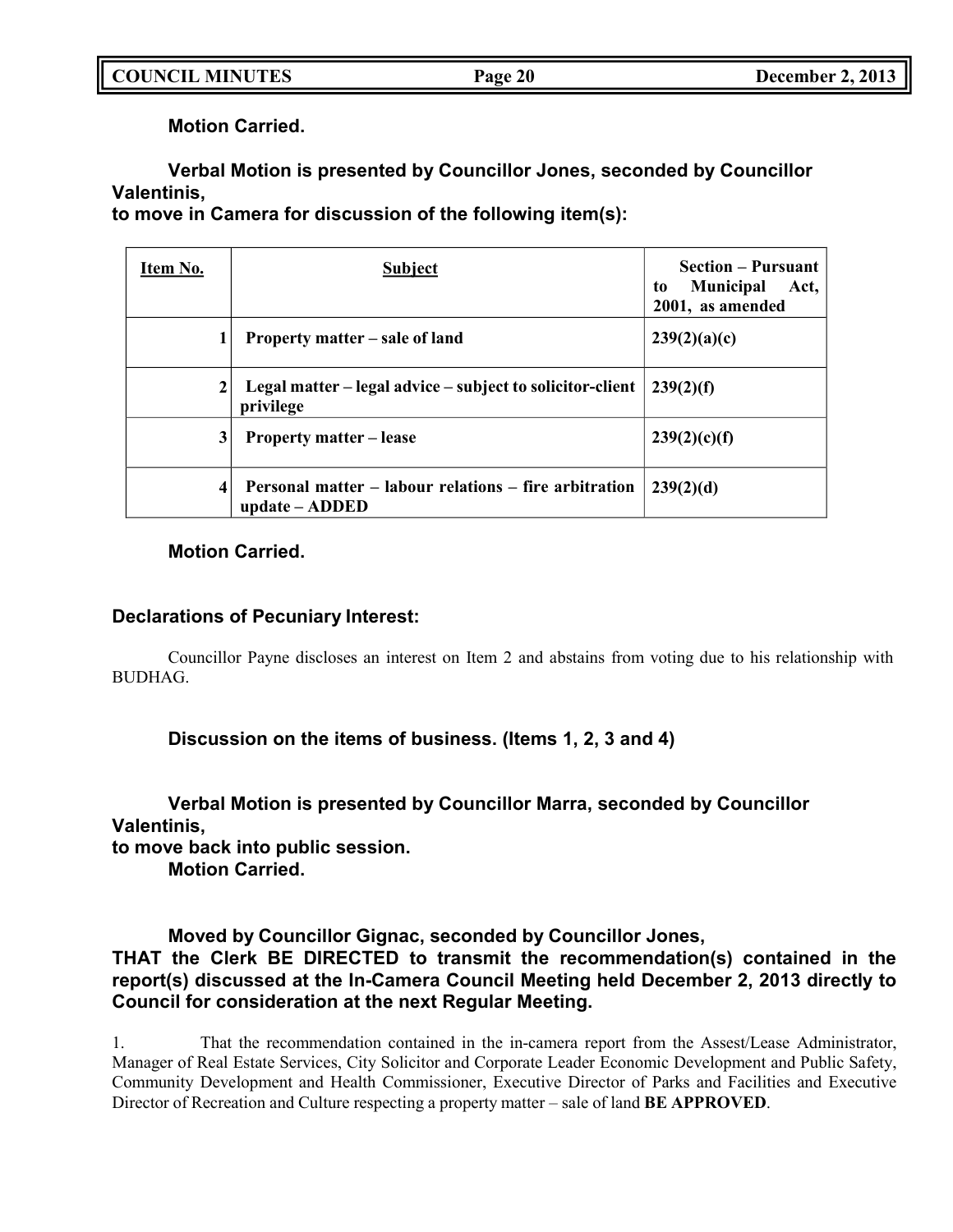**COUNCIL MINUTES Page 21 December 2, 2013**

2. That the recommendation contained in the in-camera report from the City Solicitor and Corporate Leader Economic Development and Public Safety and City Treasurer and Chief Financial Officer and Corporate Leader Finance and Technology respecting a legal matter – legal advice subject to solicitor-client privilege **BE APPROVED.**

**Councillor Payne discloses an interest and abstains from voting on this item.**

3. That the recommendation contained in the in-camera report from the Acting Senior Legal Counsel, Manager of Real Estate Services, City Treasurer and Corporate Leader Finance and Technology, City Solicitor and Corporate Leader Economic Development and Public Safety and City Engineer and Corporate Leader Environmental Protection and Transportation respecting a property matter – lease **BE APPROVED**.

4. That the verbal report from Mayor Francis on the fire arbitration update **BE RECEIVED**.

**Motion Carried.**

**Moved by Councillor Jones, seconded by Councillor Valentinis, That the special meeting of council held December 2, 2013 BE ADJOURNED. (Time: 2:40 p.m.)**

**Motion Carried.**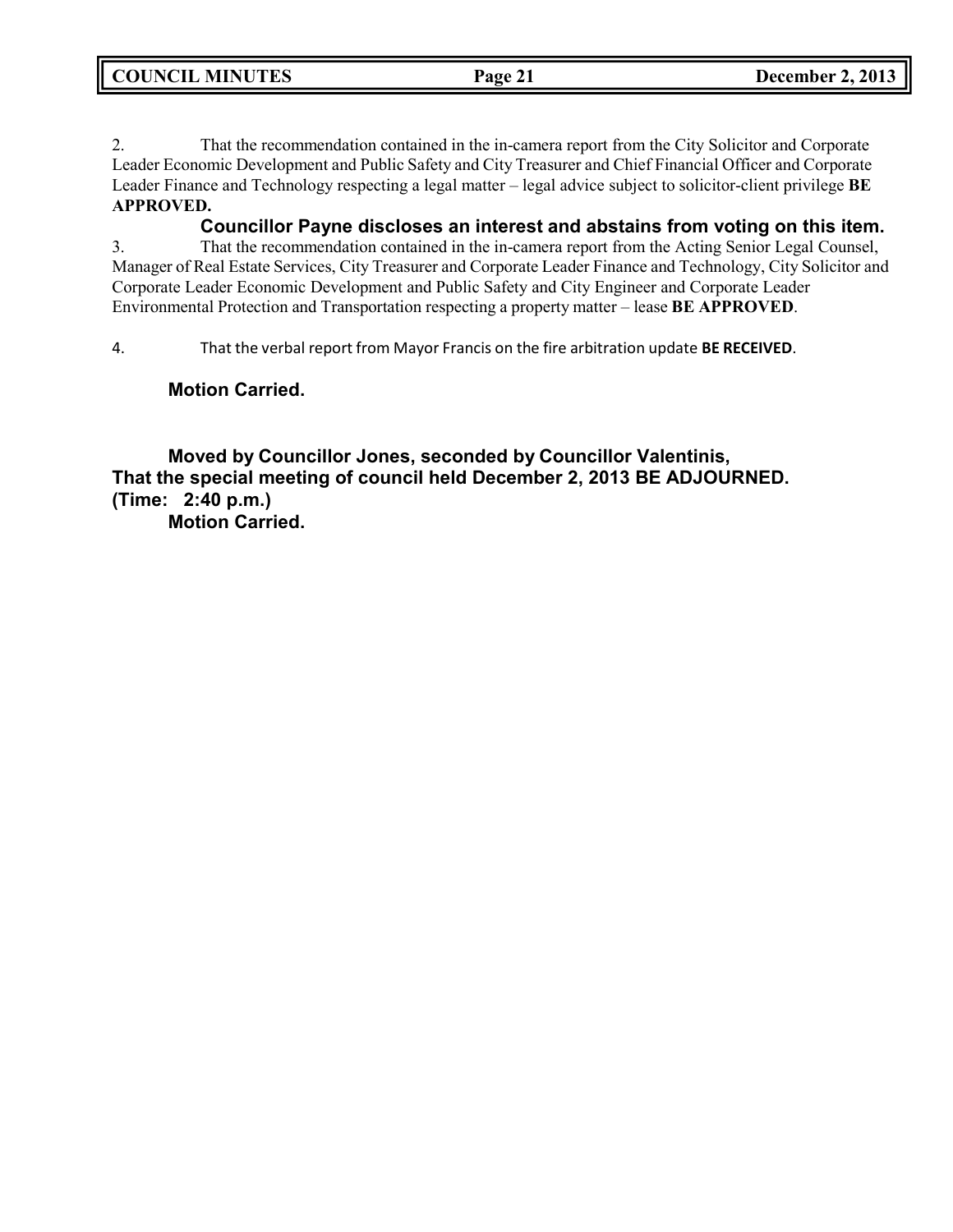**COUNCIL EXECUTE: COUNCIL EXECUTE: COUNCIL EXECUTE: COUNCIL EXECUTE: COUNCIL EXECUTE: COUNCIL EXECUTE: COUNCIL EXECUTE: COUNCIL** 

## **Adopted by Council at its meeting held December 2, 2013 [M451-2013] VC/bm Windsor, Ontario, December 2, 2013**

### **REPORT OF THE STRIKING COMMITTEE of its meeting held** November 18, 2013

**PRESENT:** Mayor E. Francis Councillor J. Gignac Councillor R. Jones Councillor F. Valentinis Councillor E. Sleiman Councillor A. Halberstadt Councillor B. Marra Councillor D. Dilkens Councillor H. Payne

### **Also in attendance:**

H. Reidel, Chief Administrative Officer

- J. Payne, Community Development and Health Commissioner and Corporate Leader Social Development, Health, Recreation and Culture
- M. Sonego, City Engineer and Corporate Leader Environmental Protection and Transportation
- V. Critchley, City Clerk/Licence Commissioner and Corporate Leader Public Engagement and Human Resources
- O. Colucci, Chief Financial Officer/City Treasurer and Corporate Leader Finance and Technology

### **Declarations of Pecuniary Interest:**

Councillor Valentinis declares an interest and abstains from voting on Items 1 and 2 as one of the applicants is a family friend.

Your Committee submits the following recommendations:

(1) That Thomas Clark **BE APPOINTED** to the *Windsor Police Services Board* to replace Toni Scislowski for the term expiring November 30, 2014.

(2) That Toni Scislowski **BE APPOINTED** to the *Your Quick Gateway (YQG) Board of Directors* for the term expiring November 30, 2014.

(3) That the resignation of Cheryl Cross-Leal on the *Planning and Economic Development Standing Committee* **BE ACCEPTED** and that no new appointment be made to fill this vacancy for the remainder of the Council term.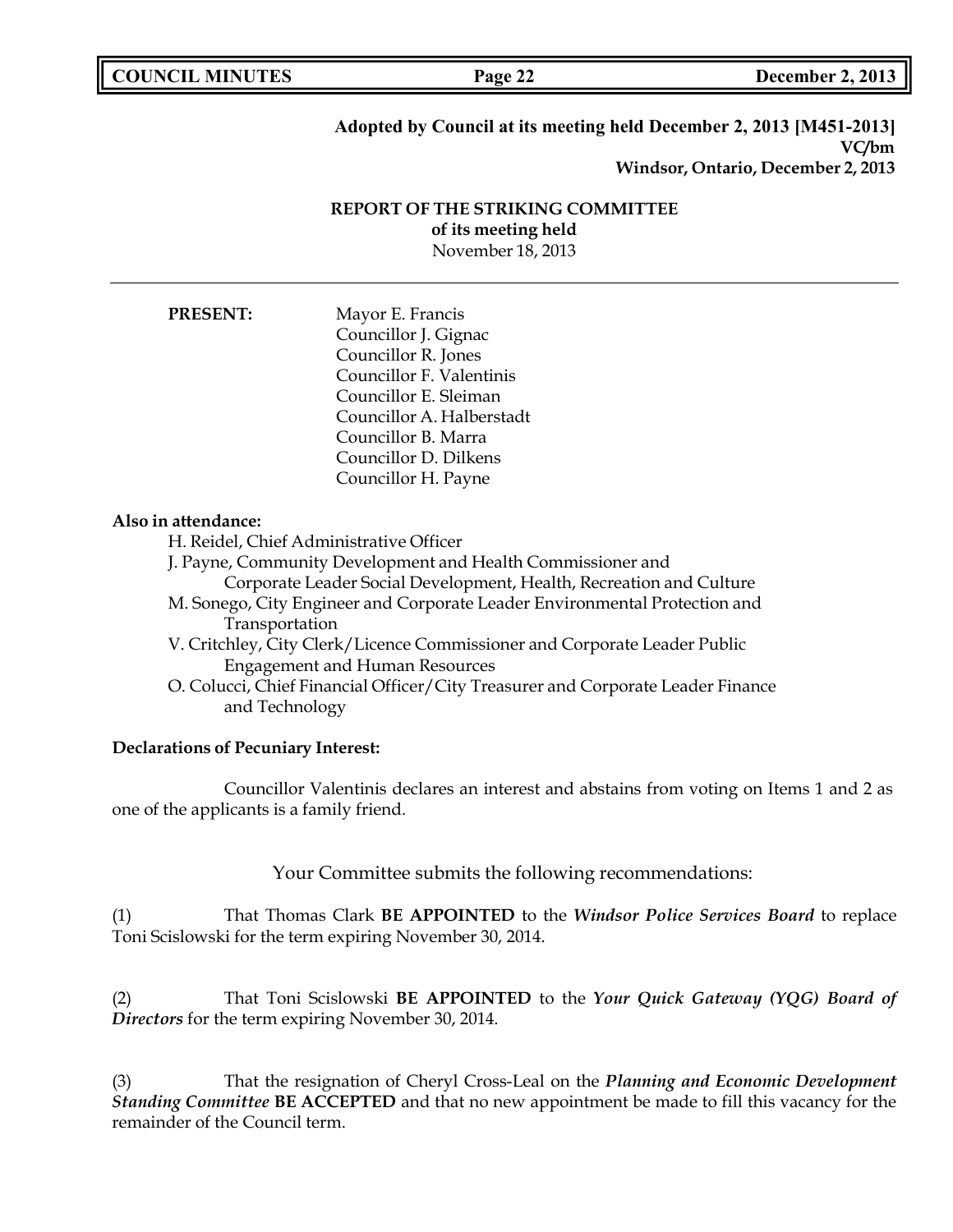(4) That the request of the *Roseland Golf Club Board of Directors* to fill the vacancy of former Councillor Hatfield on the Board **BE DEFERRED** until after the conclusion of the Ward 7 byelection.

(5) That the resignations of Jon Liedtke, Angus Kong and Sarah Davidson on the *Mayor's Youth Advisory Committee* **BE ACCEPTED** and further that Alex Deans **BE APPOINTED** to the Committee for the term expiring November 30, 2014.

(6) That the following persons **BE APPOINTED** as Jury members for the Arts, Culture and Heritage Fund Pilot Project:

- Crystal Ewasiuk
- Mina Grossman-Ianni
- Lori Newton
- Rochelle Porter
- Dr. Jennifer Willet
- John Vacratsis (**alternate**)
- Amanda Vojvodin **(Youth** *–* **non-voting member)**

CHAIR

CITY CLERK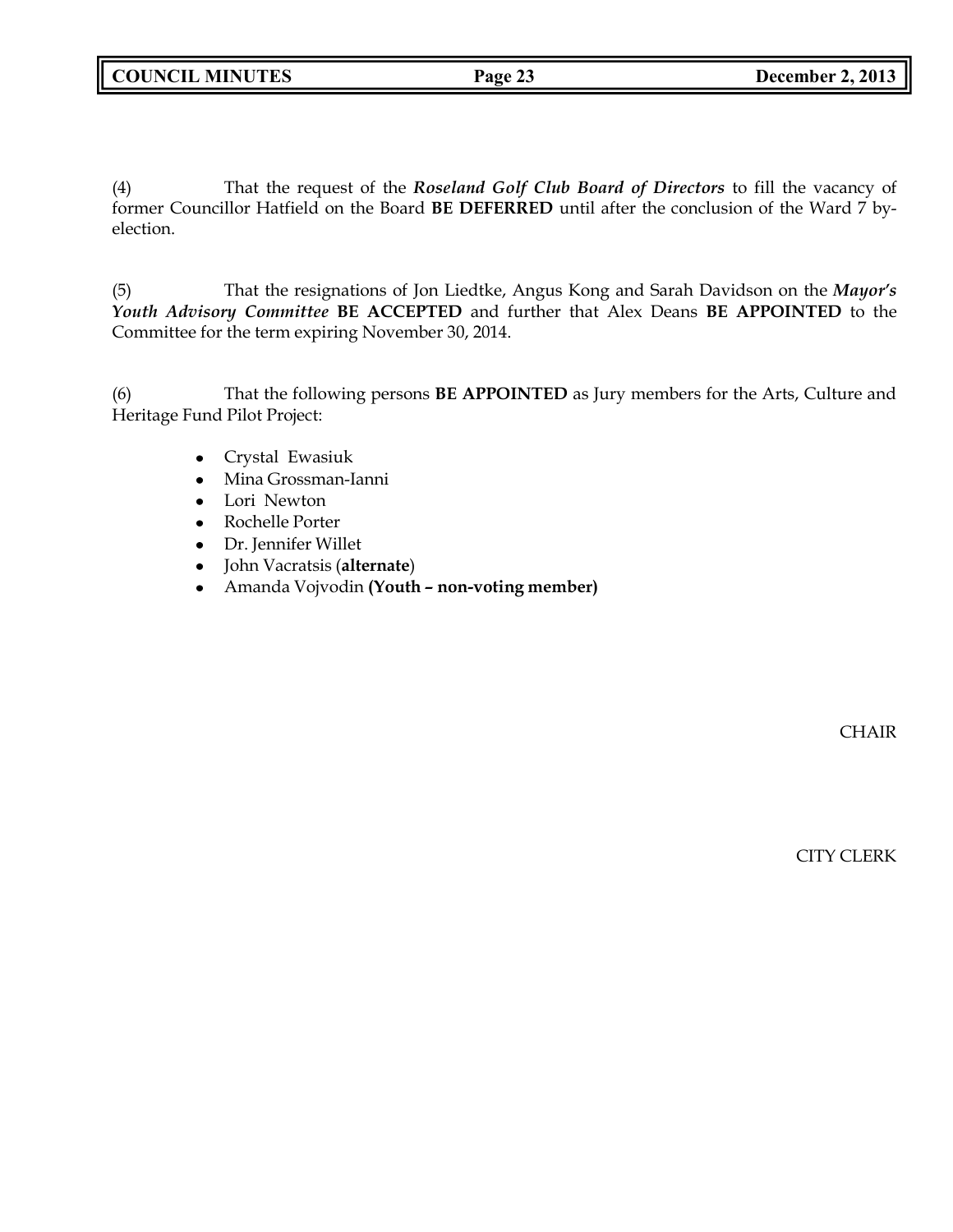|--|

**Adopted by Council at its meeting held December 2, 2013 [M453-2013] ADOPTED as presented with the amendments put forward by the Committee, by Council at its meeting held November 18, 2013 [M436-2013] /SV**

Windsor, Ontario November 18, 2013

# **REPORT NO. 152** of the **EXECUTIVE COMMITTEE** of its meeting held October 28, 2013

| <b>Members Present:</b> | <b>Councillor A. Halberstadt (Acting Mayor)</b> |
|-------------------------|-------------------------------------------------|
|                         | <b>Councillor D. Dilkens</b>                    |
|                         | <b>Councillor R. Jones</b>                      |
|                         | <b>Councillor H. Payne</b>                      |
|                         | <b>Councillor E. Sleiman</b>                    |
|                         | <b>Councillor F. Valentinis</b>                 |
| Absent:                 | <b>Mayor E. Francis (city business)</b>         |
|                         | <b>Councillor J. Gignac</b>                     |
|                         | <b>Councillor B. Marra</b>                      |

The following recommendation of the Executive Committee **BE APPROVED** as

follows:

Moved by Councillor Dilkens, seconded by Councillor Jones,

**THAT** the minutes of the Transit Windsor Board of Directors and Windsor Chartabus Inc., meetings held August 27, 2013 **BE ADOPTED**; and further,

**THAT** the minutes of the Transit Windsor Board of Directors and Windsor Chartabus Inc., meetings held October 8, 2013 **BE ADOPTED**, save and except the portions dealing with "T.W. 77/2013: Salary Market Comparison – non-Union Group" and T.W. 78/2013: Salary Market Comparison – General Manager", which are to **BE REFERRED** to the 2014 budget deliberations of Council for consideration, along with all relevant reports on this matter.

Carried. Councillor Sleiman voting nay.

**Clerk's Note**: The minutes of the Transit Windsor and Windsor Chartabus Inc. meetings held August 27, 2013 and October 8, 2013 are *attached* as background information.

**CHAIRPERSON**

**CITY CLERK**